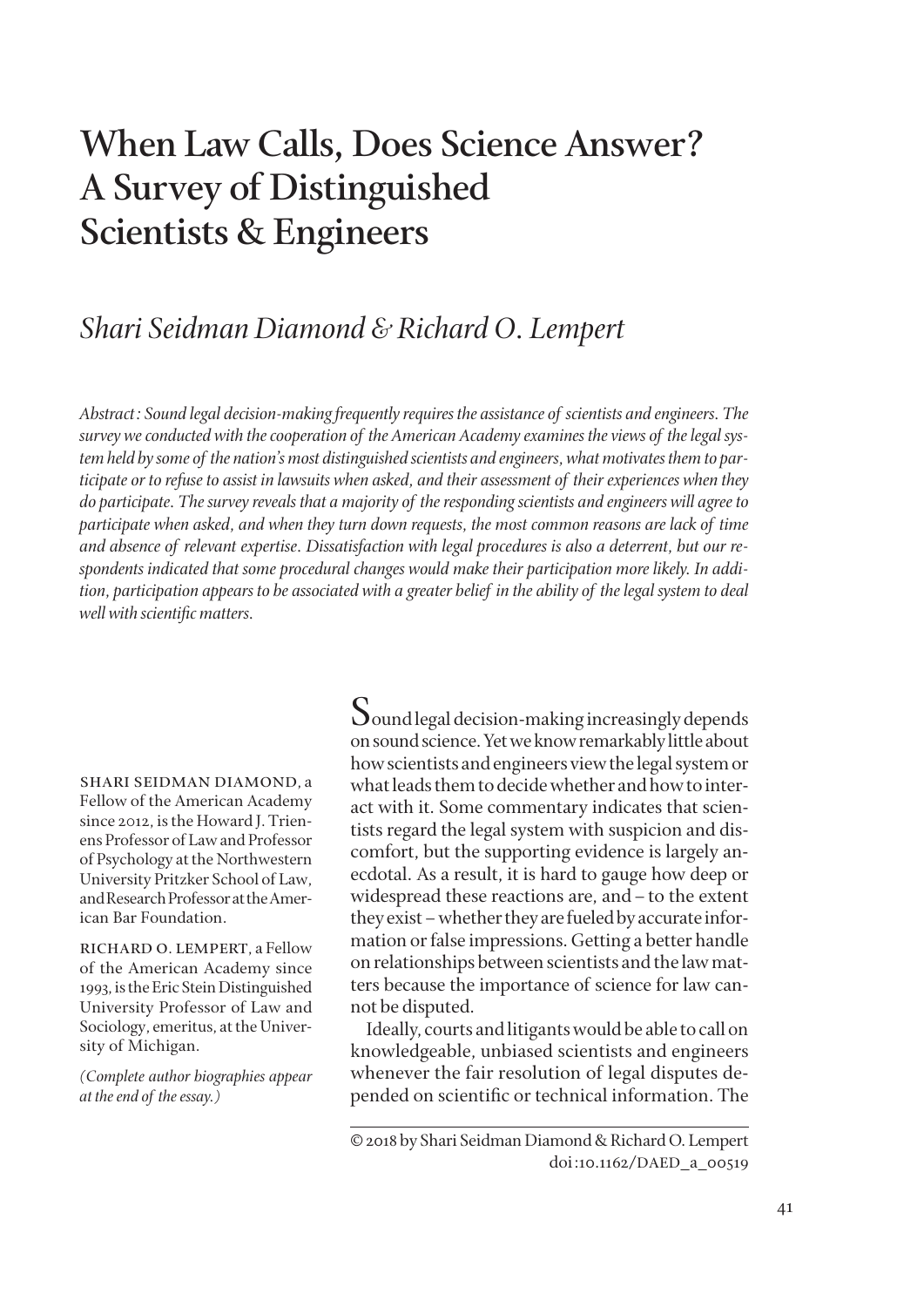*When*  importance of the science-law relationship *Law Calls,*  led us, with the cooperation of the Ameri-*Answer?*  can Academy of Arts and Sciences, to conduct a survey of the Academy's science and engineering members with the goal of providing empirical grounding for discussions about how scientists relate to law. Our survey probes scientists' views of and expert involvement with the legal system, especially as it pertains to involvement in litigation, barriers to involvement, and legal or policy changes that might make scientists more willing to aid courts and lawyers when called upon.

> The legal system has long recognized the value of scientific knowledge, and lawyers and judges have sought to make use of it, even while struggling to make sense of what science has to offer. The frustration is poignantly reflected in the words of Judge Baron Hatsell in 1699, when in a homicide trial he spoke to the jury about conflicting expert testimony on the cause of death of a young woman whose body was recovered from a lake:

The Doctors and Surgeons have talkt a great deal to this purpose, and of the waters going into the Lungs or the Thorax, but unless you have more skill in Anatomy than I, you won't be much edified by it. I acknowledge I never studied Anatomy but I perceive that the Doctors do differ in their Notions about these things.<sup>1</sup>

Scientists, for different reasons, have their own difficulties with how the law goes about its business. As one of our respondents put it:

Science is about truth. The legal system is about spinning, distorting or suppressing the truth in order to win. The ethos of the two fields is fundamentally different. Even judges are biased and not objective. For these reasons, participation in the legal system is very frustrating for a scientist.

The challenge for the modern American legal system is obvious and increasing, as the frequency and complexity of encounters between science and law have multiplied with the dramatic expansion of legally relevant scientific knowledge. Courts and scientific societies have struggled with the tensions that exist.

Justice Stephen Breyer wrote in 1998 that the law "increasingly requires access to sound science."2 Citing examples of cases on the U.S. Supreme Court's docket, he identified a range of difficult legal problems that implicated scientific, medical, and engineering questions. In lower courts too, both civil and criminal, scientific claims, along with arguments about the quality of expert testimony, are expanding features of the legal landscape. Suits for injuries from chemical exposure, for example, may require evidence on exposure effects from scientists with expertise in chemistry, biology, epidemiology, and pathology; a bridge collapse or a patent dispute may require engineering and technological expertise; and DNA evidence is often key in identifying criminals and excluding innocent individuals from prosecution. Moreover, science does not stand still. New developments in genetics, neuroscience, material sciences, and other fields are entering into legal discourse, and claims and cases are beginning to turn on them. As science has become, if anything, more important to the fair resolution of legal disputes, the quality of scientific evidence in the courts continues to be the subject of controversy.

In 1993, the U.S. Supreme Court in *Daubert v. Merrell Dow Pharmaceuticals* highlighted the obligation of judges to act as gatekeepers responsible for keeping unreliable scientific evidence from being admitted in litigation.3 Following the *Daubert* decision, Judge Alex Kozinski, on remand, characterized the challenge for judges called upon to rule on the admissibility of expert scientific testimony: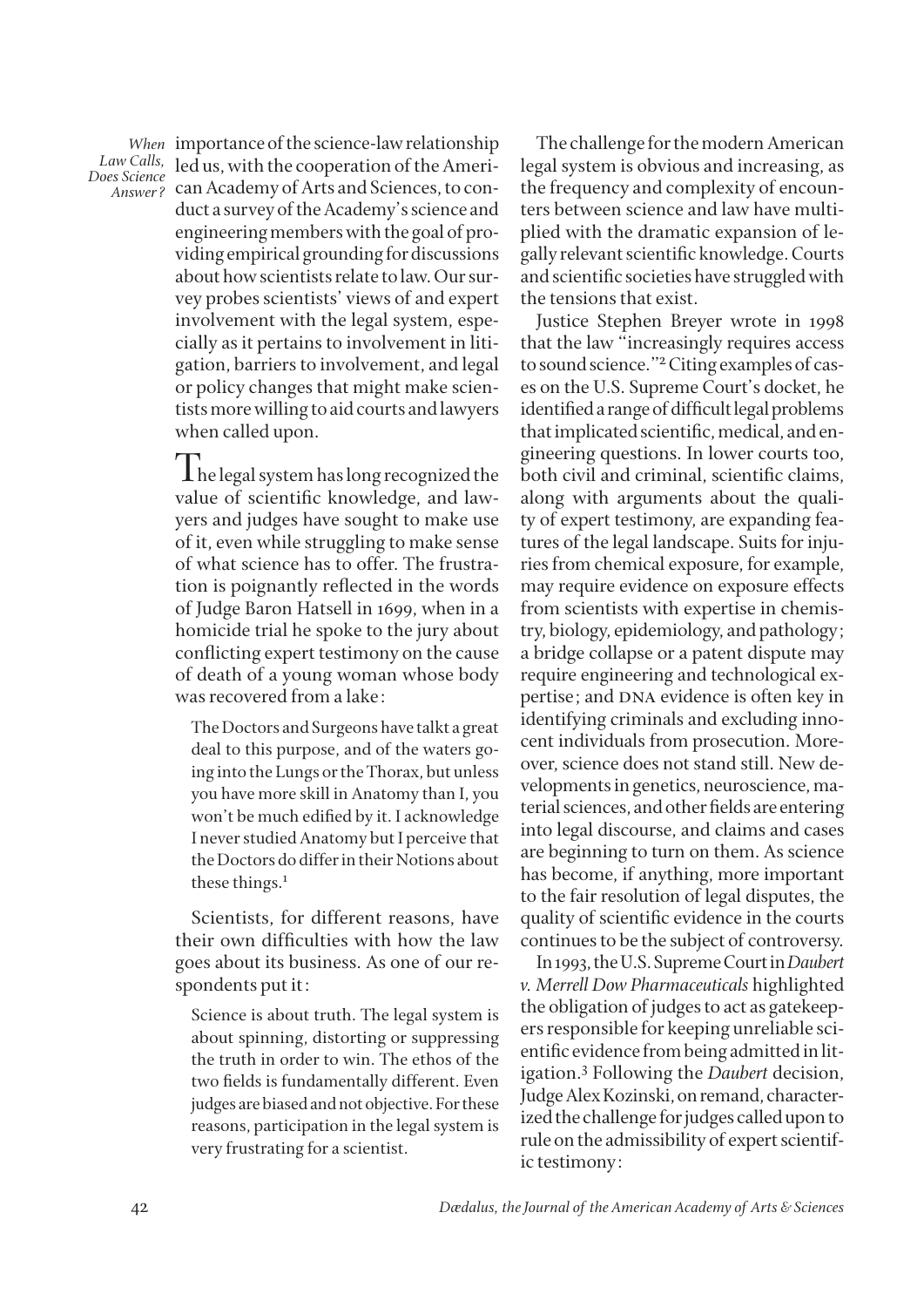[T]hough we are largely untrained in science and certainly no match for any of the witnesses whose testimony we are reviewing, it is our responsibility to determine whether those experts' proposed testimony amount to "scientific knowledge," constitutes "good science," and was "derived by the scientific method."4

As Judge Kozinski's comments suggest and Justice Breyer's later observations indicate, *Daubert*, although it put more gatekeeping power in the hands of the judge, has far from resolved the tensions that arise when science appears relevant to litigation.5

Scientific societies have also focused on the stresses that exist between science and the law, often through the lens of ethics.<sup>6</sup> The American Psychological Association's code of conduct, for example, specifically addresses issues that arise when psychologists are called on to serve in forensic capacities.7 The various, largely prosecutionoriented forensic sciences, spurred on by a critical National Academy of Sciences (nas) report, have been working not only to increase the quality of their sciences but also to improve the accuracy and clarity of how forensic experts present their findings in court.<sup>8</sup>

 ${\rm A}$  common explanation for complaints about the quality of the scientific evidence courts receive is the claim that "scientists tend to be leery of lawyers and the legal process, preferring not to venture into the courtroom."9 Prior studies of experts in the American legal system provide some evidence of a disconnect between science and law, but the literature is sparse, consisting primarily of small surveys of testifying experts,<sup>10</sup> and four important case studies, each discussing cases from the pre-*Daubert* era: one involving an examination of court documents and interviews with the participants in six criminal and three civil cases that included scientif-

ic evidence,<sup>11</sup> and the other three analyz- Shari *Seidman*  ing court opinions in several cases involving statistical evidence.<sup>12</sup> Our current sur-<br>*Richard O.* vey was designed to examine evidence for Lempert some of the themes touched on in this prior research (for example, dissatisfaction with the quality of opposing experts and questions about judicial competence) and to go beyond the prior research in examining in greater detail the response of experts to the legal system.

We designed our survey, in conjunction with the American Academy of Arts and Sciences' Public Face of Science project, to capture the views of distinguished scientists and engineers about the legal system and their experience with it. We surveyed scientists (including physical, biological, and social scientists) and engineers who were elected Fellows of the Academy.<sup>13</sup> We asked them whether lawyers or judges had ever requested their advice, whether they had ever agreed to help if asked, why they were willing to help and why they refused to provide help if they declined, and what their experience was if they assisted, and we sought their views on various aspects of the legal system and the system as a whole. We also explored their future willingness to participate in the legal system, and asked them whether certain proposed changes in legal procedures would affect that willingness to participate. Finally, we sought to determine whether participation correlated with and perhaps affected views of the legal system.

 $\textstyle{\textstyle{\rm W}}$ e were particularly interested in understanding how the legal system interacts (or doesn't) with the nation's most respected scientists and engineers. Not only are these people likely to have the most to offer the legal system, but if they are seen as willing to engage with the legal system, younger scientists and engineers may be more likely to follow. To capture the views of highly respected scientists

*Diamond &*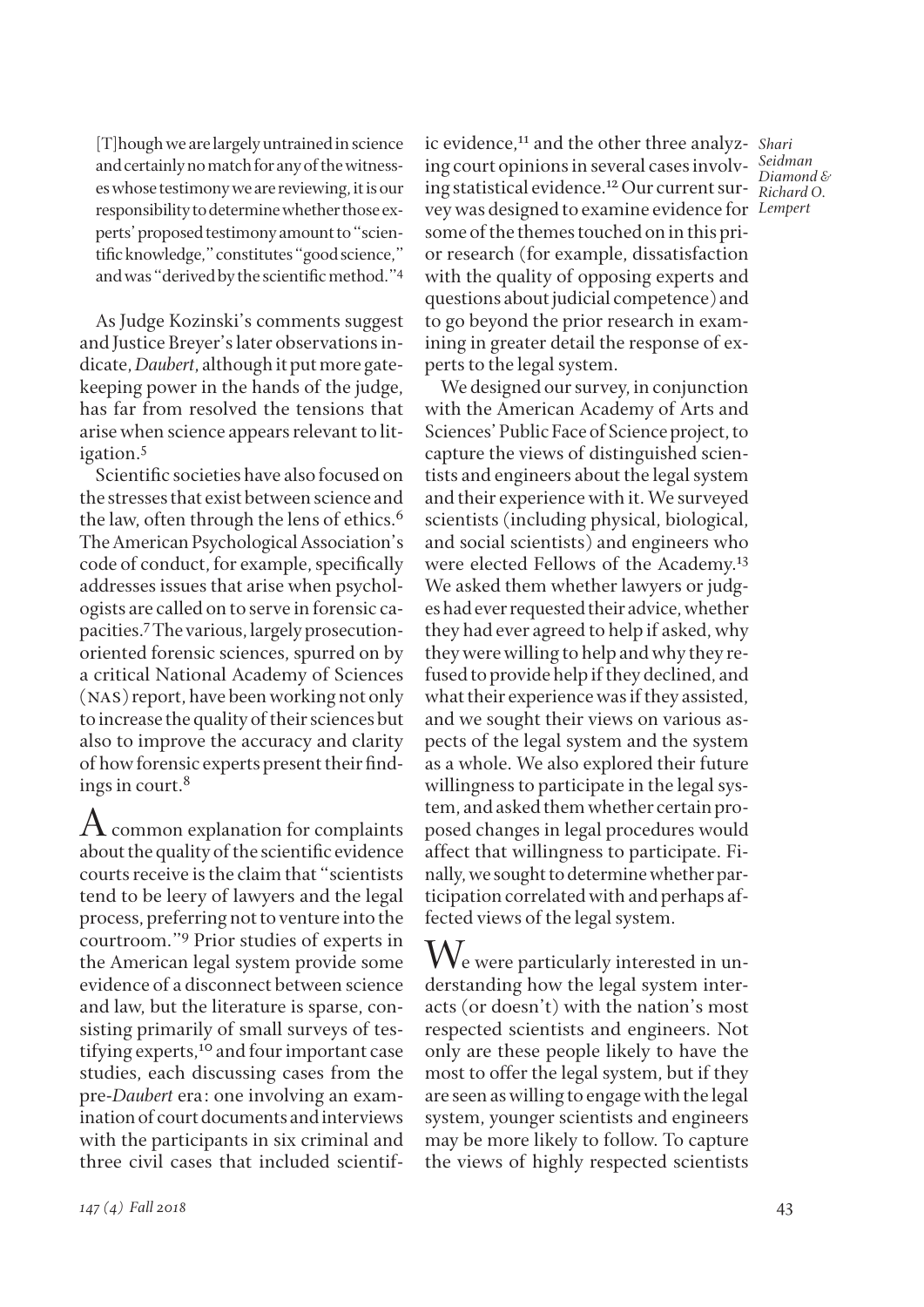*When*  and engineers, we invited the members *Law Calls,*  of the Academy in Class I (mathematical *Answer?*  and physical sciences); Class II (biological sciences); and Class III (social sciences) to complete an online survey  $(n = 3328).^{14}$ We obtained 366 responses, a response rate of 11.0 percent. The response rate is not as high as we had hoped, but our data constitute what is by far the largest number of scientists and engineers ever surveyed on their experience with, and perceptions of, the legal system.

> Our response rate is similar to the 12.1 percent response rate that was obtained in a recent survey that sought to learn what members of another organization of scientists, the American Association for the Advancement of Science, thought about the FBI and law enforcement.<sup>15</sup> Hence we do not think the survey topic discouraged participation. To check for biases in our responding sample, we conducted a follow-up survey that could be answered in under five minutes, either by responding directly to questions on the email request or by going to a hyperlinked location like the one in the original survey. Two hundred fifty-three Academy members who had not responded to the original survey provided answers to this follow-up request. Those in our follow-up sample were similar to our sample respondents in gender, age, Academy class, whether they had ever been asked for assistance by the legal system, and how favorably they viewed the legal system. These similarities suggest that the experience and views of those who completed the initial full survey were not idiosyncratic. (See the methodological appendix posted at http://www .amacad.org/daedalus/whenlawcalls.) Moreover, this follow-up group gave us a larger total sample  $(n = 619)$  and a total response rate of 18.6 percent on which to examine participation rates and respondents' overall evaluations of the ability of the legal system to deal with science.

We also looked at how representative our respondents were by comparing the gender, age, and Academy class distributions of all Academy members and the initial sample. The distributions in the population and sample were substantially similar in these three categories. Sample respondents included a somewhat higher proportion of women (24 percent versus 17 percent).16 And although the mean age in both the sample and population was seventyone, the sample included a higher proportion of persons sixty-five or older (77 percent versus 69 percent) than is found in the overall population of Academy members.17 The overrepresentation of those over sixtyfive in the sample may reflect the less busy lives of partially or fully retired scientists, as well as the possibility that those who have in the past participated or been asked to participate as experts were more likely to respond than those without such experience, with older scientists likely having accumulated more opportunities to participate. Also, Class III members (social scientists and attorneys) responded at a somewhat higher rate than their proportion in the population (33 percent of respondents versus 28 percent of the population).18 To see if these modest differences between the sample and population might distort our results, we conducted all analyses using both the unweighted responses and the responses weighted for gender, age, and class membership. Weighting did not change our results, so we use the unweighted data in presenting our findings.

While we cannot be certain that our sample respondents look like those Academy members who did not respond, there is little reason to suspect that the responses we received have serious relevant biases. Moreover, even if unknown biases exist, our survey sheds light on how a good proportion of the country's most distinguished scientists regard and interact with the legal system.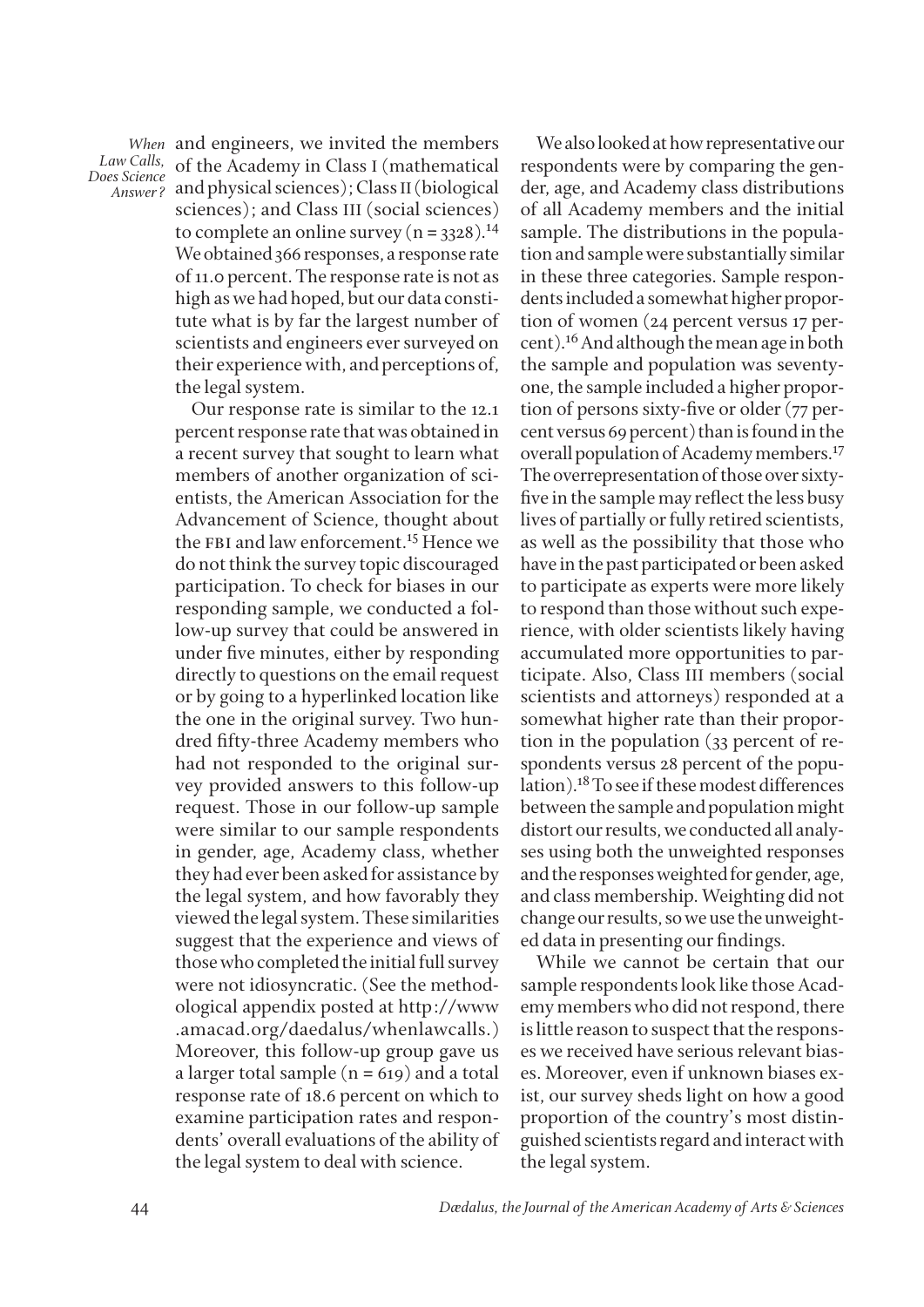$\rm A$  majority (54 percent) of our respondents reported that they had been asked to provide expert scientific or engineering advice at least once. More than one-third (38 percent) said they had been asked three or more times, and one in six (17 percent) reported receiving ten or more requests.<sup>19</sup> If our nonrespondents were, as we expect, disproportionally people who were never asked for assistance, these rates are inflated; but note that a majority (60 percent) of respondents to our brief follow-up survey also said they had been asked for assistance. The request numbers suggest that the legal system approaches distinguished scientists and engineers for assistance with some frequency. Across disciplines, the most frequently asked experts worked in economics (87 percent), chemistry (81 percent), and engineering, computer sciences, and information technologies (80 percent). Next were noneconomist social scientists (72 percent). Those who reported the fewest requests were in the Academy's astronomy, physics, and earth sciences cluster (18 percent). Table 1 shows the full breakdown by disciplinary cluster. 20 These patterns make sense: experts in disciplines like astronomy are less likely to have expertise relevant to legal matters than experts in economics and chemistry.

When top experts are approached for assistance, they are likely to agree to provide it, at least on some occasions. In our sample, over 90 percent of those asked for advice agreed to assist at least once.<sup>21</sup> That willingness to serve is reflected in respondents' general agreement with the statement: "Absent strong reasons to the contrary, scientists should share their knowledge with the legal system when they are asked to serve as experts" (84 percent agreed or strongly agreed).<sup>22</sup>

About 10 percent of those who responded to our main survey never agreed to assist lawyers or judges when asked, while those who agreed to assist on one or more occa-

sions may still turn down other requests. Shari Why do they refuse? We asked respon- Seidman dents to check up to three of thirteen pos-*Richard O.* sible reasons for turning down requests, or Lempert to identify other reasons for refusing (Table 2). The most common reason for refusing to participate was "timing/other commitments" (66 percent). The demands faced by experts in legal matters can not only be time-consuming, but timing can also be unpredictable. Unlike experts who are fulltime consultants or who are employed by the government to provide forensic expertise, professional scientists and engineers in both the academy and industry typically have jobs that make them only sporadically available to assist on legal issues. Strikingly few respondents mentioned formal organizational barriers to participation or advice against participating (6 percent), so it appears that few distinguished scientists are required by their employers' policies to turn down requests for assistance. Thus, it is time constraints rather than organizational restrictions that create a catch-22 for the legal system: the highest quality scientists have so much on their plates that they may be the least available to assist, even if they would otherwise be willing to do so.

The second most common reason for refusing to participate was that the "request was outside my area of expertise" (49 percent), an appropriate and desirable response since fit matters. The frequency of this response suggests that a system that helps lawyers and judges identify leading experts with knowledge specifically relevant to the issues in a case would increase the efficiency of searches for advice and might promote better expert advice in the legal system. In this connection, we asked those respondents who had provided assistance how, to the best of their knowledge, they had been identified by an attorney or judge as a potential expert.<sup>23</sup> Although commercial organizations provide directories of potential experts in various scientific and

*Diamond &*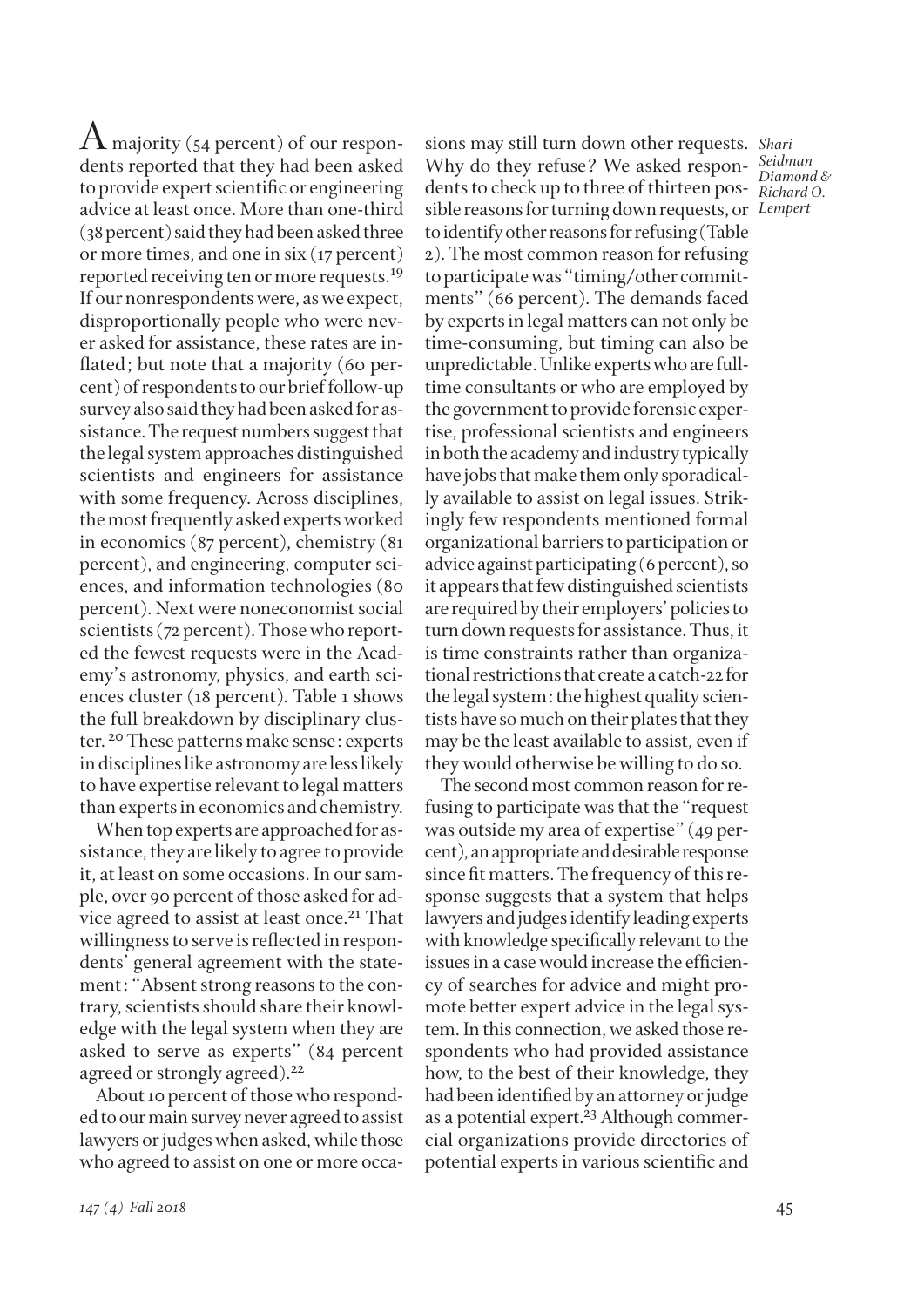#### *When Table 1*

*Does Science* 

*Law Calls,*  Academy Scientists Asked for Scientific or Engineering Advice, Requests by Discipline

*Answer?*  Q: What is your field of scientific or engineering expertise?

Q: Has a party, attorney, or judge ever asked for your expert scientific or engineering advice?

|                                                                    | Ever asked for advice |                         |                |
|--------------------------------------------------------------------|-----------------------|-------------------------|----------------|
| Fields of expertise                                                | <b>Yes</b><br>% (N)   | N <sub>0</sub><br>% (N) | Total<br>% (N) |
| Biological and cognitive<br>sciences                               | $50.5\%$ (46)         | $49.5\%$ (45)           | $100\%$ $(91)$ |
| Medical sciences                                                   | $61.1\%$ (11)         | $38.9\%$ (7)            | $100\%$ $(18)$ |
| Astronomy, physics, and<br>earth sciences                          | $17.8\%$ (8)          | $82.2\%$ (37)           | $100\%$ (45)   |
| Chemistry                                                          | $81.0\%$ (17)         | $19.0\%$ (4)            | $100\% (21)$   |
| Mathematics and statistics                                         | $36.0\%$ (9)          | $64.0\%$ (16)           | $100\% (25)$   |
| Social sciences except<br>economics                                | $71.8\%$ (28)         | $28.2\%$ (11)           | $100\%$ (39)   |
| Economics                                                          | $86.7\%$ (13)         | $13.3\%$ (2)            | $100\% (15)$   |
| Social and developmental<br>psychology and education               | $57.1\%$ (12)         | $42.9\%$ (9)            | $100\% (21)$   |
| Engineering, computer<br>sciences, and information<br>technologies | $80.0\%$ $(20)$       | $20.0\%$ (5)            | $100\% (25)$   |
| Law, including the<br>practice of law                              | $35.0\%$ (7)          | $65.0\%$ $(13)$         | $100\% (20)$   |
| Total                                                              | $53.4\%$ (171)        | $46.6\%$ (149)          | $100\%$ (320)  |

engineering fields, attorneys, at least according to the respondents, rarely (6 percent) located them by using commercial referral sources. More commonly, respondents said they were identified through their scholarship, or their names were provided by another lawyer, another expert, or the client. It is likely, however, that scientists who are less publicly visible than Academy members and those for whom consulting is their primary professional activity would be more likely to be identified through commercial sources.

The next most common reason for refusal, offered by nearly one in four experts (24 percent) was that they "did not think the scientific or engineering evidence favored the party who wanted my knowledge." This response is inconsistent with willingness to be a "hired gun," a charge frequently leveled at expert witnesses. It may reflect the high quality of Academy experts and the fact that they do not need to rely on consulting for a dominant portion of their income. Expert refusals for this reason may have the positive consequence of leading attorneys to reassess the strength of their cases. They may, however, also encourage attorneys to search for more party-friendly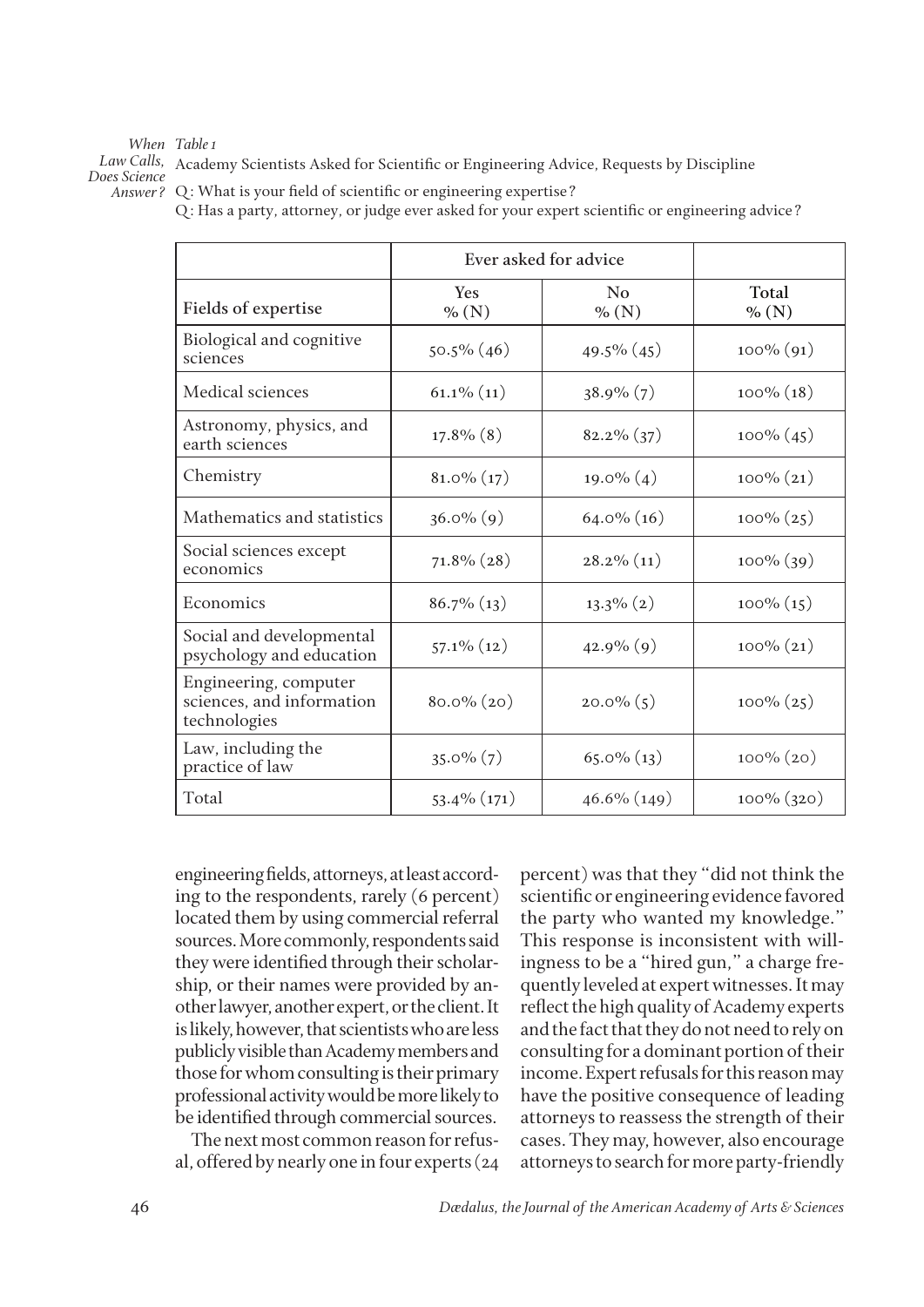# *Table 2*

Reasons for Turning Down Requests

Q: Thinking back to all the times you turned down requests to serve as an expert, what were your most common reasons for refusing? (Check up to three)

*Shari Seidman Diamond & Richard O. Lempert*

| Reason                                                               | N Checked | % Checked |
|----------------------------------------------------------------------|-----------|-----------|
| Timing/other commitments                                             | 89        | 65.9      |
| Outside my area of expertise                                         | 66        | 48.9      |
| Evidence didn't favor party asking                                   | 32        | 23.7      |
| Doubts about the legal system (three items)                          | 31        | 23.0      |
| Particular parties or attorneys (two items)                          | 28        | 20.7      |
| Wanted my reputation, not my knowledge                               | 28        | 20.7      |
| Conflict of interest                                                 | 15        | 11.1      |
| Fee issues                                                           | 10        | 7.4       |
| Advice or institutional policy against (two items)                   | 8         | 5.9       |
| Other reasons                                                        | 6         | 4.4       |
| Total respondents (respondents could check up<br>to three responses) | 135       |           |

experts, whether or not the party-friendly view has adequate scientific justification. Such searches, which can distort the quality or implications of the scientific evidence that finds its way into legal proceedings, are abetted by the absence of rules requiring attorneys to reveal the identities of all experts consulted in connection with a case. *Daubert* and its progeny should theoretically filter out the worst abuses of this sort, but the *Daubert* line of cases indicates it is a far from perfect filter.

Time constraints and mismatches are not the only reasons why the legal system loses potentially valuable scientific expert knowledge. Some experts indicated that they refused to assist because they had doubts about the legal system (23 percent). They questioned the ability of the adversary process to resolve science or engineering disputes, doubted whether the legal system could fairly resolve the dispute, or did not relish the prospect of being cross-examined. The majority (84 percent) of the respondents who expressed unease with the legal system had, however, agreed to assist in response to some requests and 68 percent had actually provided assistance. In some cases, their doubts were most likely stoked by their experiences.

Experts also turned down requests because they did not wish to assist particular parties or attorneys (21 percent). One respondent, for example, noted, "I will nev-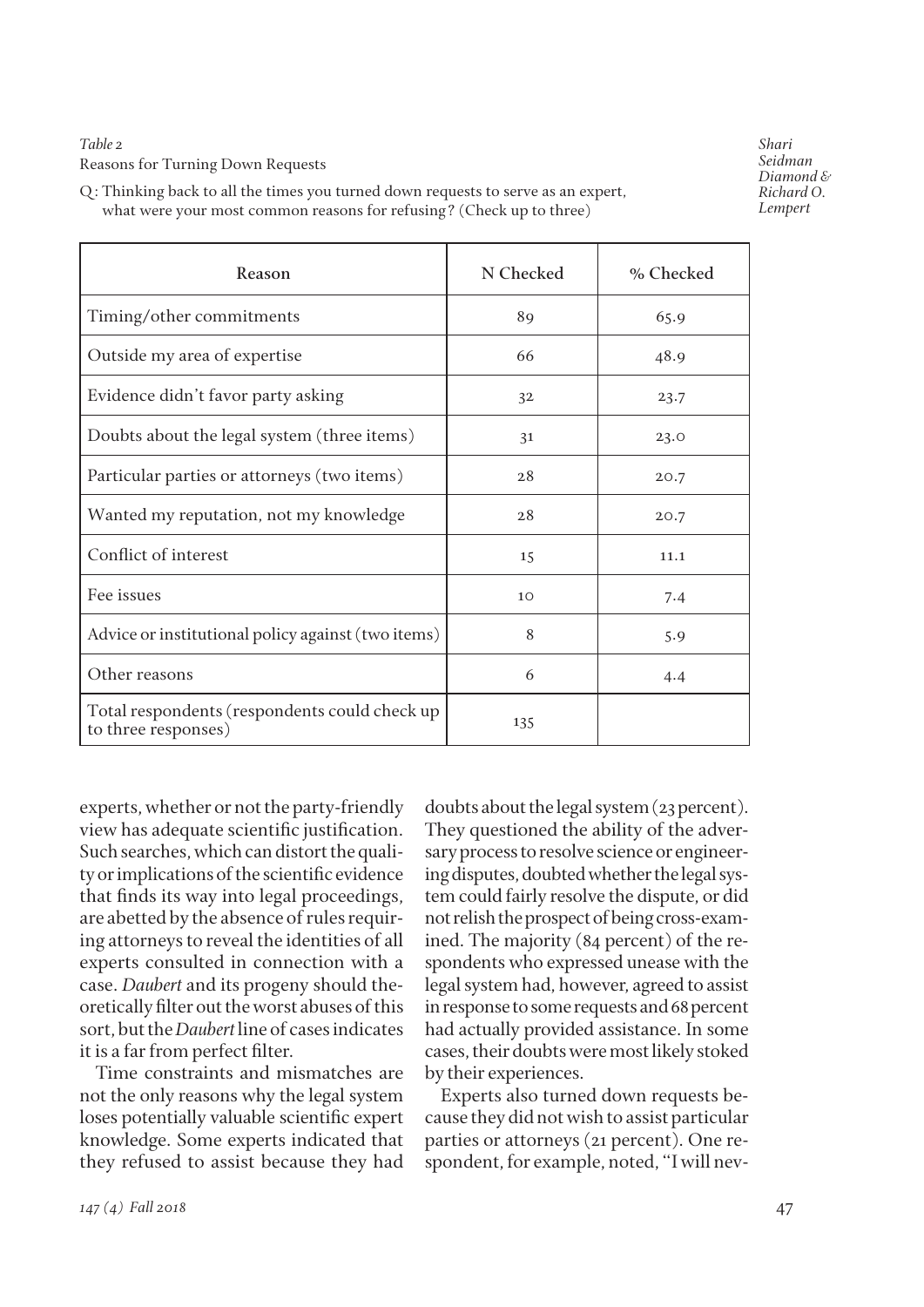*When*  er work for a patent troll." To the extent *Law Calls,*  that experts share preferences, some par-*Answer?*  ties may find it difficult to obtain expert assistance.<sup>24</sup> An unequal supply of expertise may not undermine the quality of legal decision-making if expert preferences align with scientific merit, but it creates problems if they do not.

> Respondents rarely identified fee issues as a reason why they refused requests for assistance (7 percent), although social desirability bias may have discouraged checking this response. It is, however, likely that fees are seldom the deal breaker for these scientists. As responses to this item indicate, other considerations seem to be more important. Not only are distinguished scientists and engineers likely to be able to command substantial compensation, at least in civil cases, but money may not be the principal motivator for the most successful, and typically the most highly paid, academic and industry scientists. Indeed, two respondents who cited fee issues said they refused to participate because "mostly attorneys did not want me to testify unless I would be paid, and I refused" and "[I] do not do this for the fees ever, but pro bono for the common good. Many requests I decline are for a fee which I do not feel appropriate to take." However, as we discuss below, promised financial compensation is a factor affecting the participation of some experts.

> Taken as a whole, responses to our inquiry into why scientists choose not to participate in the legal system present a reassuring picture. Fewer than one in four of those refusing said they did so because of doubts about various aspects of the legal system, and only one respondent gave this as the sole reason for refusing to participate. Most often, the time needed to participate was a major factor (66 percent), and thirteen respondents (10 percent) gave time or organizational policies against participation as their only reasons for refusing. Perhaps most heartening is the degree to

which ethical reasons appear to have motivated nonparticipation. These included admitted lack of expertise, feeling that the evidence did not favor the side that sought assistance, conflicts of interest, realizing that the lawyer making the request more highly valued the expert's reputation than knowledge, and not wanting to work for a particular client or attorney. Overall, 79 percent of our respondents listed at least one of these concerns as a reason for nonparticipation. There is almost no evidence in these data that the kinds of scientists elected to the Academy see themselves as, or are willing to be, "hired guns."

 $\rm P$ articipation as a testifying expert often involves a dramatic diversion from the central professional activities of Academy scientists and may be the most demanding role a scientific expert is called upon to play in the legal system. Our sample included ninety-four experts who indicated that in their most recent experience serving as an expert witness, they had testified in a hearing or trial. We asked them to evaluate the importance of various possible reasons for their willingness to participate as an expert in that case (see Table  $3$ ).

Consistent with a focus on scientific accuracy, the reasons our respondents rated as most important were the ability to assist in correctly resolving the case (85 percent) and the associated belief that the expert was testifying for the side that was scientifically correct (86 percent). Their side's moral correctness was an important reason for 72 percent of respondents, and more than half of respondents identified the obligation to share knowledge as an important motivation (64 percent). Nearly half (46 percent) said it was important that they thought it would be a learning experience. Only 30 percent said that wanting to affect law or policy was an important motivator.

A substantial minority (38 percent) said they viewed promised financial compensa-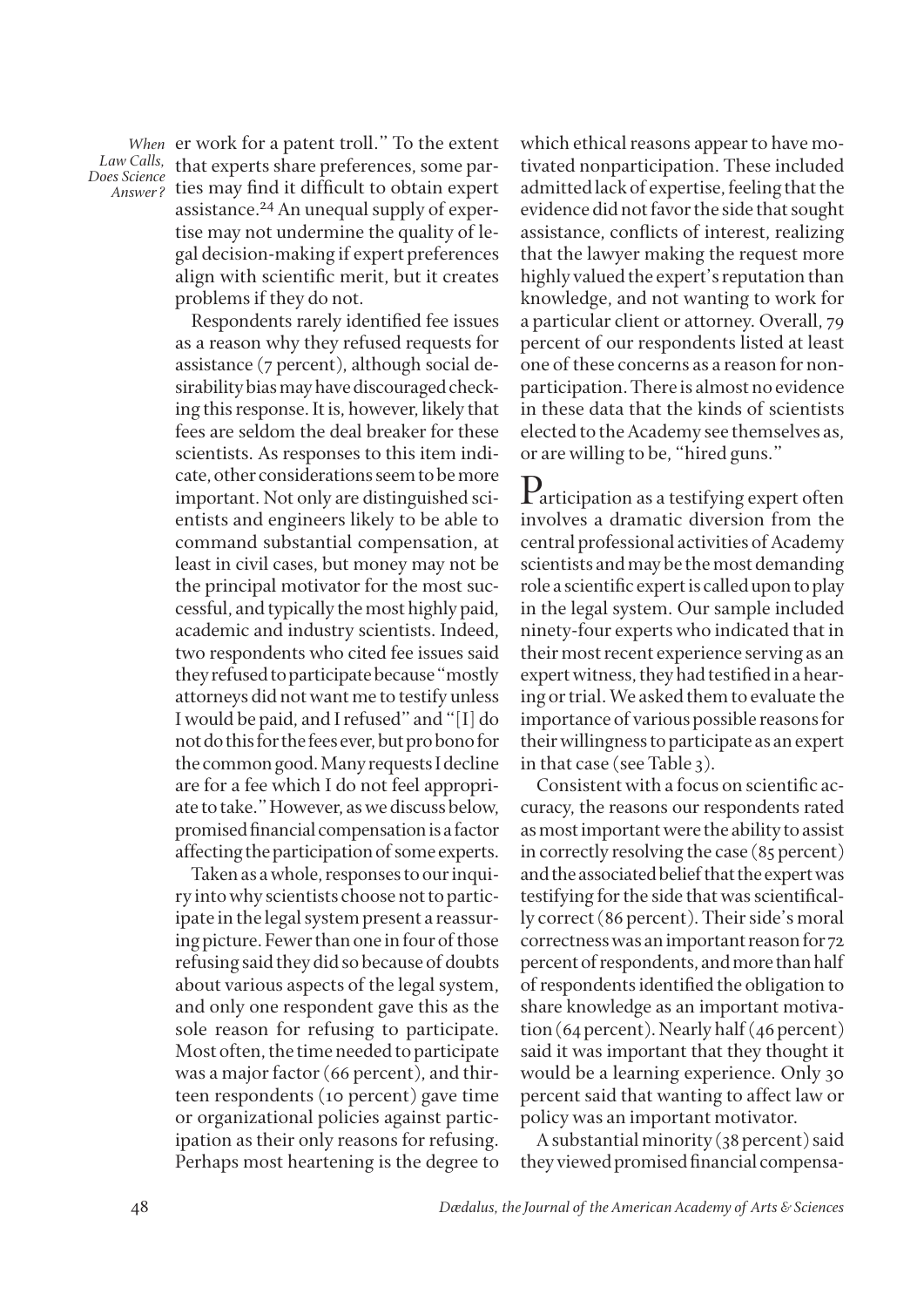## *Table 3* Importance of Reasons for Participating in Most Recent Case

*Shari Seidman Diamond & Richard O. Lempert*

| Q: How important were each of the following reasons for your decisions to provide     |  |  |
|---------------------------------------------------------------------------------------|--|--|
| assistance in this case? (from $1 = Not$ very important to $5 = Extremely$ important) |  |  |

| Reasons for Participating (asked of those<br>who indicated they had testified) | Responded with Important<br>or Very Important |
|--------------------------------------------------------------------------------|-----------------------------------------------|
| My expertise could assist in a correct<br>resolution                           | $85\% (68/80)$                                |
| Scientists have an obligation to share<br>knowledge                            | $64\%$ (47/74)                                |
| My side was scientifically correct                                             | $86\% (64/74)$                                |
| My side was morally correct                                                    | $72\%$ (50/69)                                |
| A learning experience                                                          | $46\%$ (33/72)                                |
| Wanted to affect law or policy                                                 | $30\% (20/66)$                                |
| Promised financial compensation                                                | $38\% (25/66)$                                |

tion as an important factor motivating participation. Thus, although we found that experts seldom turned down requests to assist because they regarded the fees they would receive as insufficient, expert fees can be an incentive to participate. One expert explaining his participation commented, "I believe in sharing scientific knowledge and making legal decisions based on scientific knowledge, the cases are interesting, and I like the money." Another said, "I've been doing it for 40 years and overall greatly benefit from the experience. It enhances my research, teaching[,] collections of interesting life experiences, sense of helping the innocent and bank account." Several others said that in deciding whether to participate they considered both the time required and the level of compensation, with some noting they did not accept assignments when they felt their time would not be fairly compensated. Still others were quite blunt in describing the motivational effects of fees, including respondents who explained their willingness to participate in the future by writing, "compensation," "pay," and "[i]nterest, money." Still, when asked about the most recent case in which they testified, only 38 percent rated financial compensation as an important motivating reason, and most rated at least three other reasons as also important. Only one respondent gave money as the sole important motivation for providing assistance. Thus, although a few scientists refuse compensation for providing assistance, most expect to be compensated and many acknowledge that compensation is a motivator. Nonetheless, their motivations to assist do not appear to be driven solely or in most cases even largely by a profit motive.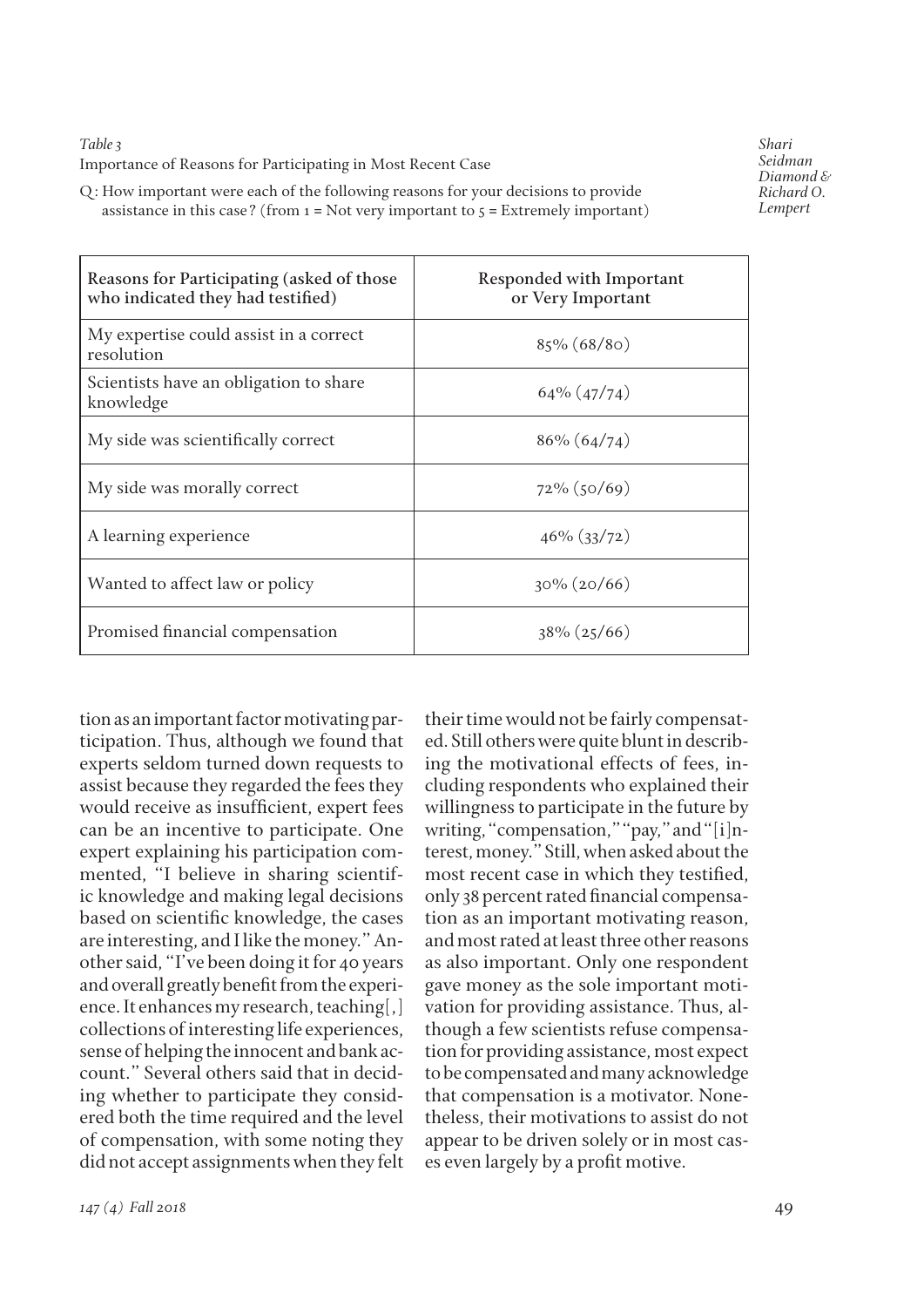*When*  $\overline{\mathbf{A}}$ ttorneys may ask the expert scientists *Law Calls,*  and engineers they hire to testify at hear-*Answer?*  ings or trials, to answer questions at depositions, or to write reports or affidavits. Reactions to these activities highlight differences between the legal system's demands and the way scientists and engineers generally spend their professional time.

Court testimony typically follows a question-and-answer format. Unlike the classroom, where students may ask questions but the professor controls the flow (and number) of student remarks, in a courtroom the attorneys' questions seek to control how experts present their evidence and opinions. During direct examination, the questions come from the lawyer who hired the expert. This dialogue has typically been rehearsed, often incorporates the expert's suggestions, and is designed to persuade the judge and/or jury. In contrast, the opposing attorney's cross-examination typically attempts to constrain what the expert can say, sometimes in ways that will frustrate an expert whose strongest desire is to state the *whole* truth. The cross-examiner may also challenge not only the accuracy of the expert's opinions but sometimes the expert's competence and integrity as well. Not surprisingly, experts think more favorably of direct than cross-examination (81 percent versus 40 percent positive), and they see the lawyer on the side for whom they testified in a more positive light than the opposing side's lawyer (92 percent versus 31 percent positive).<sup>25</sup> Although some trial experiences generated complaints ("The entire process is reminiscent of a high school boy's locker room where attorneys try to play gottcha and to undermine rather than to reveal, reconcile, and allow the judge or jury to make informed decisions"), 68 percent of the experts who testified at trial rated the overall experience positively, including 29 percent who rated it very positively ( "I enjoyed it–learned a lot–a different world").

In a deposition, unlike in a trial, only the opposing attorney asks questions, and no judge is present. Moreover, the rules of evidence, including rules of relevance, are relaxed. The expert in a deposition thus lacks the opportunity that a trial presents to educate a neutral decision maker, and is subject to cross-examination without a judicial referee to limit the nature or extent of the questioning. As with the trial experience, experts rated the deposition behavior of the attorney for their side more positively than the behavior of the opposing attorney (78 percent versus 25 percent). Some respondents, given the opportunity to elaborate, showed impatience with the experience ("only fishing expeditions"; "I don't like having my integrity questioned"). Experts who were deposed were on average less positive about the overall experience than those who testified: 52 percent rated it as positive, including 19 percent who rated it as extremely positive.

Unlike the trial testimony and deposition experience, report writing is familiar territory for scholars. Although an expert report or affidavit in litigation differs in form from that of a scholarly article, the expert in both instances is describing what she believes and the evidence supporting that belief. Experts by and large approved of (81 percent positive) the cooperation they received from the attorney who asked them to write a report. They reported that the attorney was willing to accept their independent view (91 percent) and that their report influenced the attorney's beliefs about the case (83 percent). Overall, writing a report or affidavit was the part of the litigation assistance process viewed most favorably (77 percent positive, including 41 percent very positive). Figure 1 shows how reactions to these three kinds of involvement differ.<sup>26</sup>

What we see reflects the generally positive view that expert participants have of their experience, but it also echoes a distaste for adversary procedures that some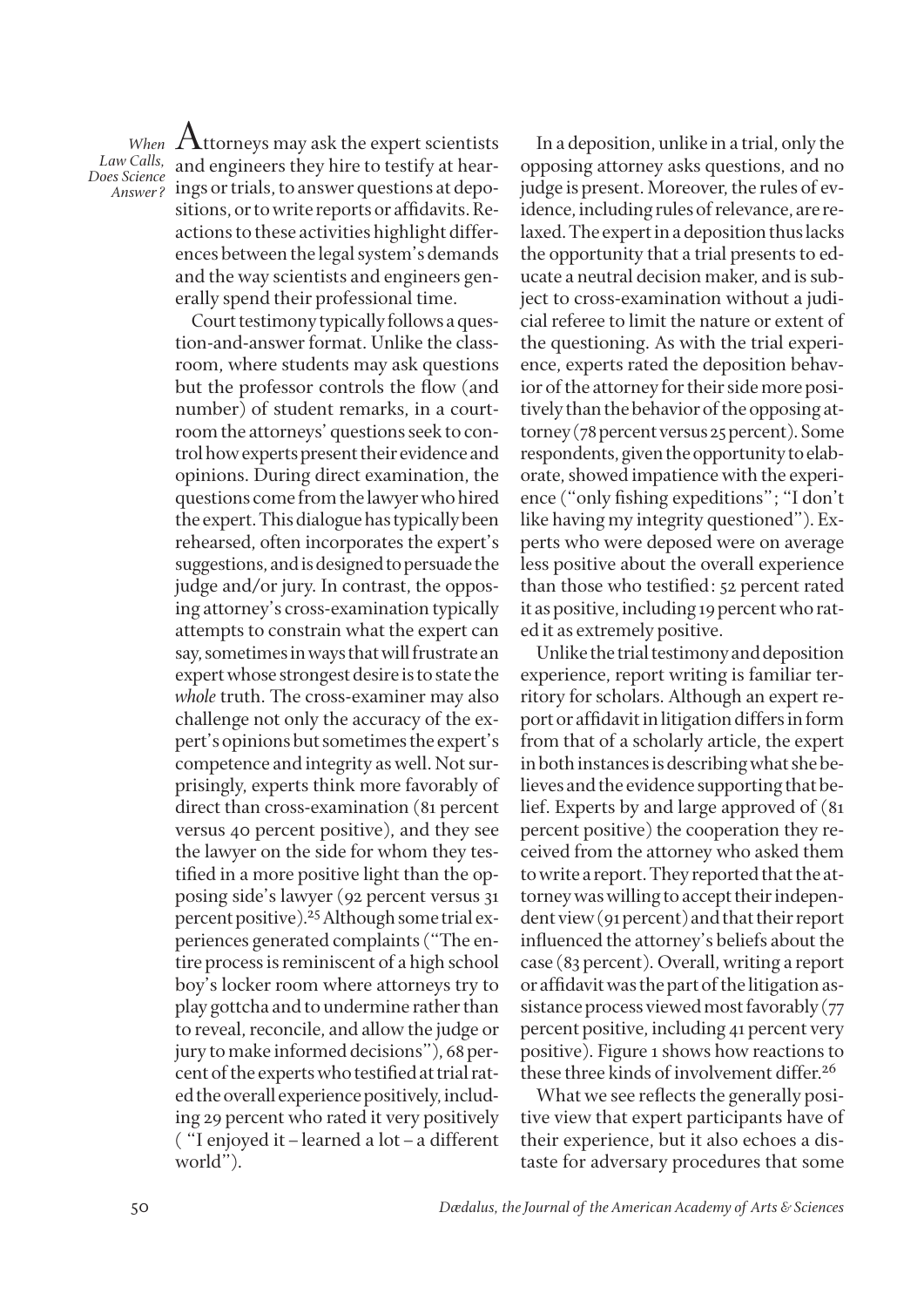*Figure 1* Expert Evaluations of the Overall Experience: Testifying, Deposition, and Report or Affidavit Writing

*Shari Seidman Diamond & Richard O. Lempert*



experts identified as a reason why they refused to participate on one or more occasions.

 $\boldsymbol{\mathsf{V}}$ e noted earlier that 90 percent of experts who had been asked for assistance had agreed to assist at least once. We also saw that experts often turn down invitations to serve. What about future service? We asked all respondents, "If you are asked in the future to serve as an expert in litigation, how likely is it that you would agree to serve?" One-third of our respondents (34 percent) said they were likely or very likely to serve, and 39 percent said they were uncertain. The remaining 28 percent said they were unlikely or very unlikely. We asked the ninety-five respondents who said they were unlikely to serve to tell us why they would be unlikely to serve. Of the eightyfive individuals who responded to this follow-up question,<sup>27</sup> sixteen mentioned being too old or that they had retired, and twenty-two mentioned being too busy, but thirty–one-third of these respondents– mentioned some distasteful reaction to courtroom behavior ("Accurate communication is extremely difficult and generally not desired by either side"; "Litigation sucks") or the adversary system ("Don't like being cross-examined"; "Because my experience was that my scientific expertise was not at issue–I was (unfairly) accused of inconsistent behavior"; "The experience of being deposed was horrible") or the inconsistent demands of science and law ("I am uncomfortable now in the adversarial system in courts dealing with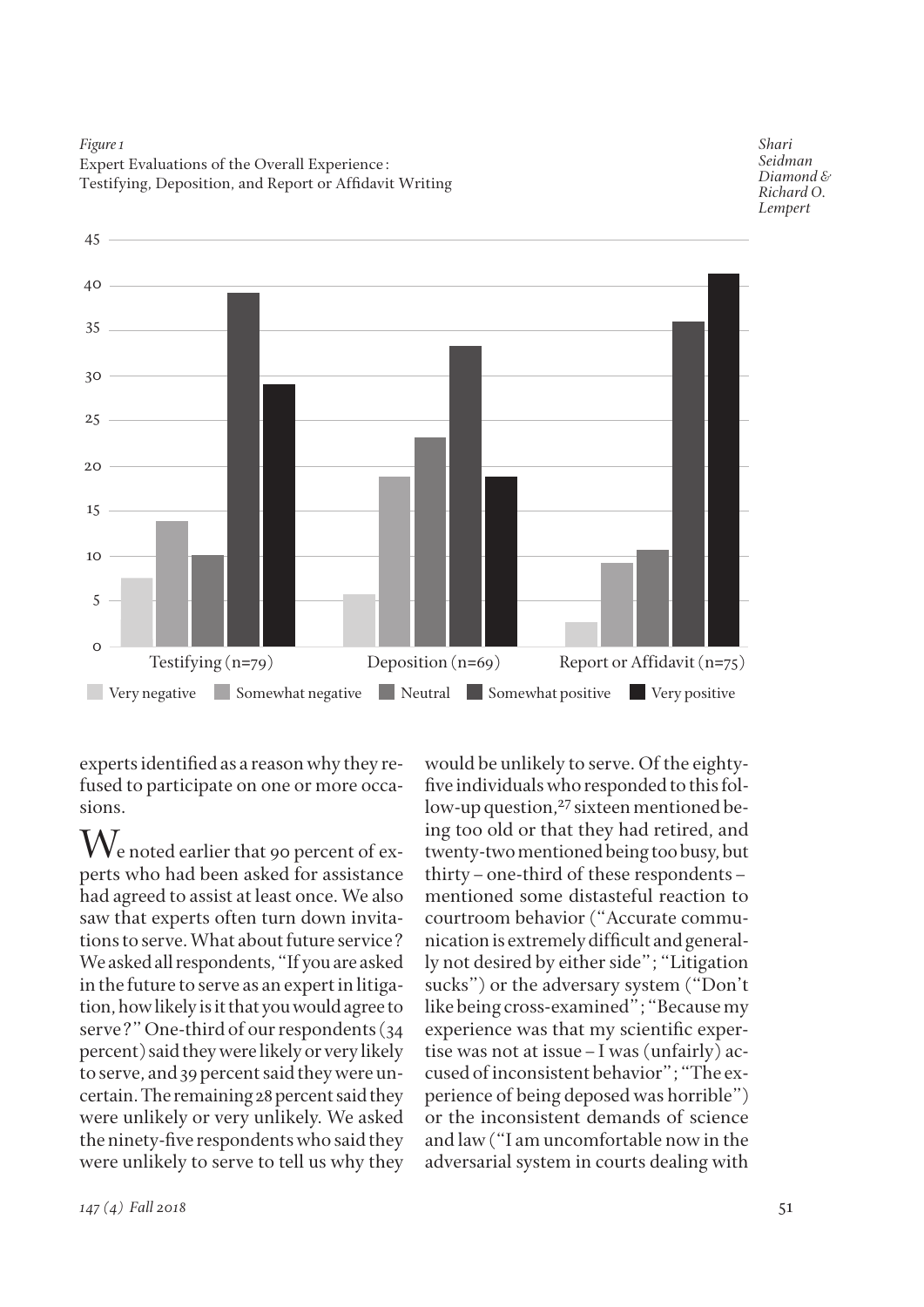*When*  scientific matters"; "Often have difficulty *Law Calls,*  with how scientific facts are distorted in le-*Answer?*  gal proceedings to project what is wanted rather than what is true"). Twelve of the negative responses came from those who reported experience in providing expert assistance, while eighteen came from respondents who had no experience, thus reflecting a combination of responses to prior experience and images of the legal system not based on personal experience that mitigated against participation.<sup>28</sup>

> ${\rm A}$ lthough many of these objections and sources of discomfort arise from intrinsic features of the American legal system and some are the legacy of a past unpleasant experience, other perceived problems may be open to adjustment. Thus, we assessed our respondents' reactions to potential changes in trial procedure that might make participation more attractive to experts. This effort focused on four procedural variations that might affect a respondent's willingness to participate in a legal proceeding.<sup>29</sup>

> Being asked by a judge to serve as a court-appointed expert (see Daniel Rubinfeld and Joe Cecil's contribution to this volume) had the most appeal, leading more than two-thirds of the respondents (69 percent) to say that they would be more likely to serve if asked to be a court-appointed expert (Table 4).30 This was particularly true among those who expressed uncertainty about future participation; 77 percent of those respondents said they would be more likely to participate if asked to serve the court rather than a party.<sup>31</sup> Moreover, few respondents, whatever their current inclination to serve, said they would be less likely to assist if the request came from a judge (2 percent overall).

> A majority of respondents (59 percent) were also attracted by the idea of meeting privately with opposing experts and writing a joint report that indicated areas of agree

ment and disagreement. This option was particularly attractive to scientists currently uncertain about their future willingness to serve, leading 72 percent of them to say the change would make them more likely to participate.32 Nonetheless, for some respondents, this change would decrease their willingness to serve (9 percent overall).

These two favored procedural modifications appear likely to diminish the adversarial nature of the expert experience. Court-appointed experts do not have partisan clients, and the opportunity to produce a joint report with the opposing expert potentially avoids or reduces clashes of expertise. The lesser enthusiasm for the third suggested change, permitting opposing experts to question one another in open court, is telling. Overall, less than onethird (32 percent) said it would increase their willingness to serve, and for one in five (22 percent), the change would make them less likely to serve. Even 14 percent of those who identified themselves as currently likely to participate said this procedural modification would make them less likely to serve. Thus, respondents expressed little interest in engaging in attorney-like adversary procedures by questioning and being questioned by an opposing expert. This is not because they reject all questioning. A majority of respondents (58 percent) liked the idea of allowing jurors to pose questions to them and few (3 percent) rejected it, perhaps because the procedure emulates a professor's availability to answer student questions. Overall, our results suggest that the supply of high-quality expertise can be expanded if the legal system creates procedural options that emulate scientific and academic exchange. Such procedural adjustments would reduce attorney control and may seem inconsistent with the traditional adversary system of the United States, but other common law countries with adversary systems, like Canada and Australia, have taken steps in this direction.<sup>33</sup>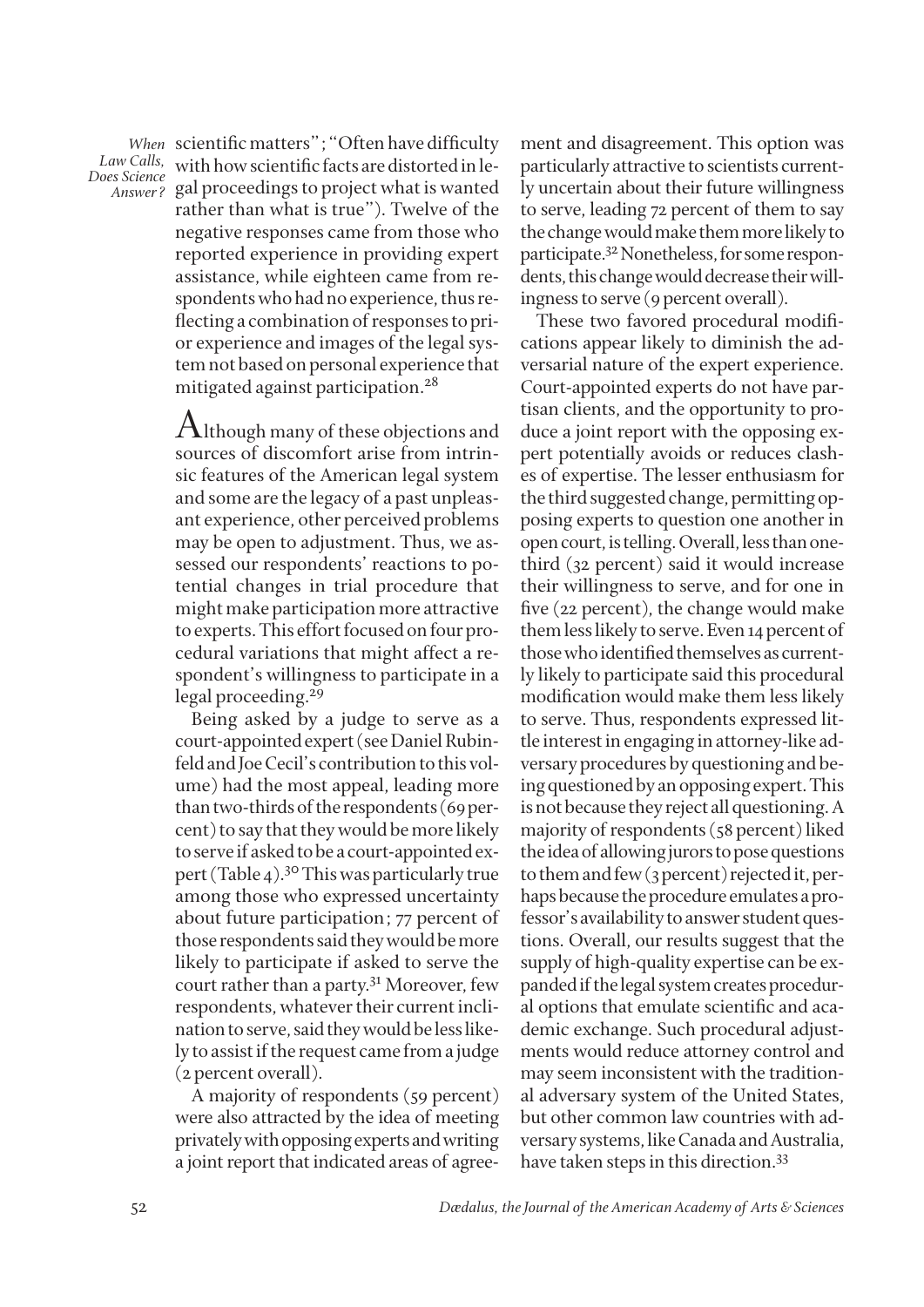*Table 4* How Potential Procedural Modifications would Affect Future Willingness to Participate in Light of Current Willingness to Participate

*Shari Seidman Diamond & Richard O. Lempert*

|                                                                                                                                                                                                                                              | <b>Current Willingness to</b><br>Participate in the Future |                                                        |                                            |                                                        |
|----------------------------------------------------------------------------------------------------------------------------------------------------------------------------------------------------------------------------------------------|------------------------------------------------------------|--------------------------------------------------------|--------------------------------------------|--------------------------------------------------------|
| <b>Change in Future Willingness</b><br>to Participate in Response to<br><b>Potential Procedural</b><br>Modifications                                                                                                                         | Unlikely to<br>Participate<br>in Future                    | Uncertain<br>about<br><b>Future Par-</b><br>ticipation | Likely to<br>Participate<br>in Future      | Total                                                  |
|                                                                                                                                                                                                                                              | 27.8%<br>$(n=95)$                                          | 38.6%<br>$(n=132)$                                     | 33.6%<br>$(n=115)$                         | 100.0%<br>$(n=342)$                                    |
| If I were asked by a judge or<br>arbitrator to serve as a court-<br>appointed expert rather than by<br>a party as an adversary expert:<br>Would be more likely<br>No effect<br>Would be less likely                                          | 63.6%<br>$34.1\%$<br>$2.3\%$<br>100.0%                     | $77.2\%$<br>22.8%<br>$0.0\%$<br>100.0%                 | 63.2%<br>$32.5\%$<br>$4.4\%$<br>$100.1\%$  | 68.7%<br>29.2%<br>$2.1\%$<br>100.0%<br>$(n=329)$       |
| If I were permitted to meet pri-<br>vately with opposing experts to<br>discuss issues and write a joint<br>report indicating areas of agree-<br>ment and areas of disagreement:<br>Would be more likely<br>No effect<br>Would be less likely | $45.5\%$<br>46.6%<br>$8.0\%$<br>$100.1\%$                  | 72.2%<br>19.8%<br>$7.9\%$<br>99.9%                     | $55.0\%$<br>$33.3\%$<br>$11.7\%$<br>100.0% | $59.1\%$<br>$31.7\%$<br>$9.2\%$<br>100.0%<br>$(n=325)$ |
| If I could question opposing<br>experts in court and they could<br>question me:<br>Would be more likely<br>No effect<br>Would be less likely                                                                                                 | $25.3\%$<br>50.6%<br>$24.2\%$<br>$100.1\%$                 | $33.1\%$<br>$40.3\%$<br>$26.6\%$<br>$100.0\%$          | $37.2\%$<br>48.7%<br>$14.2\%$<br>$100.1\%$ | $32.4\%$<br>46.0%<br>21.6%<br>100.0%<br>$(n=324)$      |
| If I could answer juror questions<br>after I gave my testimony:<br>Would be more likely<br>No effect<br>Would be less likely                                                                                                                 | $44.3\%$<br>$50.0\%$<br>$5.7\%$<br>100.0%                  | 63.2%<br>$34.4\%$<br>$2.4\%$<br>100.0%                 | 62.2%<br>$36.9\%$<br>$0.9\%$<br>100.0%     | $57.7\%$<br>$39.5\%$<br>$2.8\%$<br>100.0%<br>$(n=324)$ |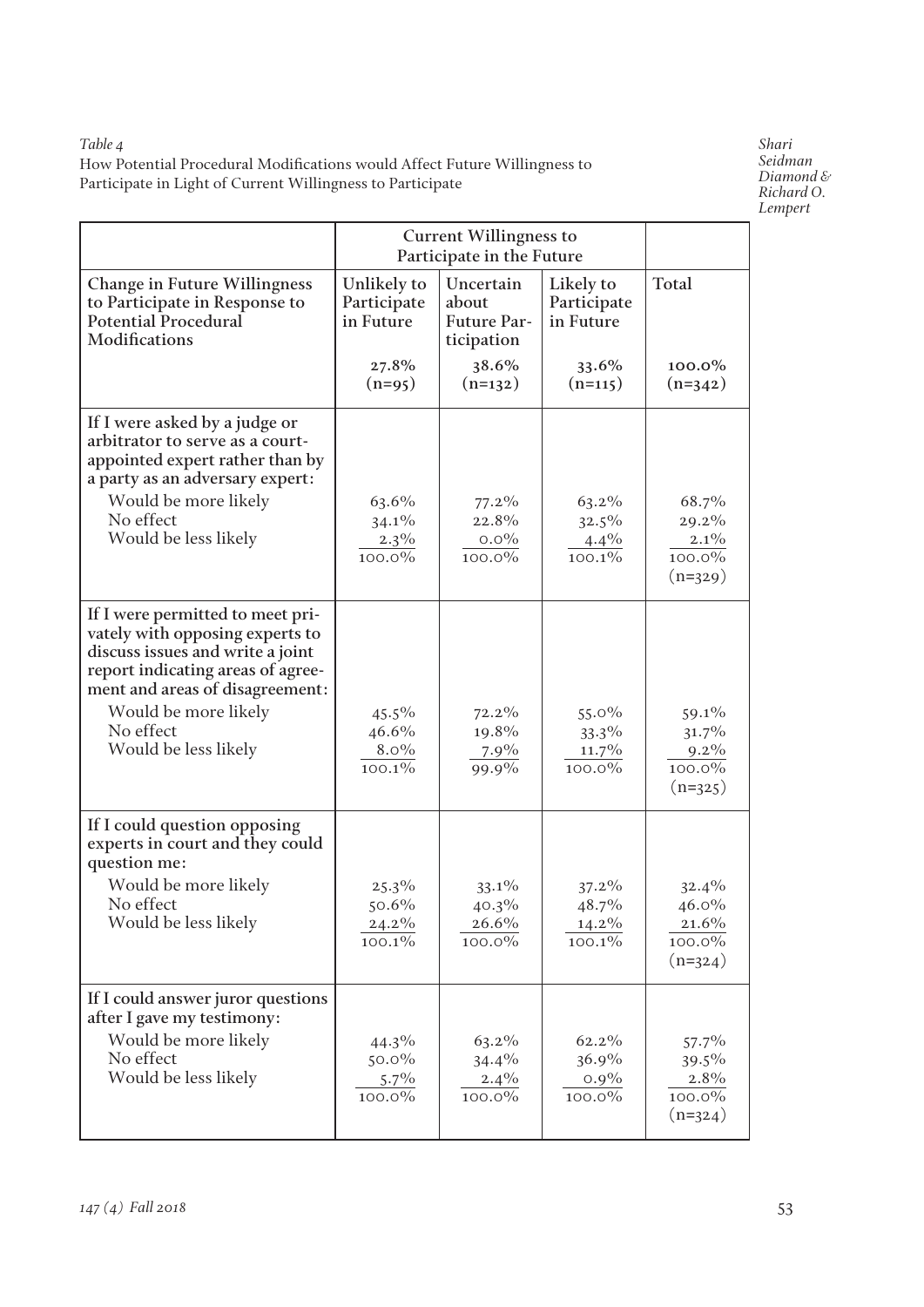*When Does Science* 

*Law Calls,*  survey often expressed frustration with le-*Answer?*  gal procedures and, in some cases, a suspi-We have seen that the scientists in this cion that those procedures were purposefully designed to avoid getting at the truth. How did the scientist-respondents as a whole view the success of the legal system in producing decisions that accord with sound science? Overall, we found that 60 percent of our respondents saw the legal system as very or somewhat successful while 40 percent had the opposite view.34 What explains this division of opinion? One possibility is that experience with the legal system leads to greater familiarity and more positive attitudes. Another is that experience and familiarity engender disappointment and cynicism, evoking more negative attitudes. As a first step, we compared the attitudes of those with and without experience providing advice. Those with experience rated the legal system as significantly more successful, with 70.0 percent of participants seeing the system as somewhat or very successful, while only 53.5 percent of the nonparticipants expressed that favorable view.35 This difference was also reflected in other perceptions and attitudes toward the legal system. Participants rated lawyer understanding of science more favorably than nonparticipants, saw scientists as treated with more respect, and viewed serving as an expert witness more favorably as a way to keep abreast of the real world implications of their science. Participants did, however, express somewhat greater criticism for experts, indicating greater agreement than nonparticipants with the belief that even respected experts may compromise their standards in the context of the legal system (Table 5).

> Although this overall pattern undercuts the hypothesis that experience tends to undermine confidence in the legal system, we cannot be certain that it promotes it. People may agree to participate because they view the legal system positively (selection

effect), their view may be shaped by their participation (experience effect), or both may help explain the correlation.

A modest quasi control group bears on the relative plausibility of the selection and experience effects (Table 6). Thirty-two respondents agreed at least once to participate but never actually participated. We did not ask why their agreement did not result in participation, but given how the litigation process works, we expect the most common reason is that the case was withdrawn or there was a quick settlement or plea agreement. The pattern of responses from this agreed-but-never-participated group was closer to the never-asked group than to the group of participating respondents (Table 6).

The groups differed significantly on four statements in Table 6 (different subscripts indicate significant differences on the post hoc comparisons). In each of these comparisons, the "never asked" and "participated" groups differed from one another. On the evaluation of lawyer understanding, the participated group was distinctive: only participation was associated with an increased evaluation of the ability of lawyers to understand science. This pattern is consistent with an increased appreciation of how well lawyers understand science arising from close interaction. It may also be a biased view of how well lawyers understand science since those lawyers who hired scientific experts and worked with them may be better able to grasp scientific concepts than the general run of attorneys.

Most important, we compared the groups on their views about the success of the legal system in dealing with scientific matters. Again, the participants viewed the legal system as more successful (70.0 percent) than both those never asked (52.5 percent) and those who agreed but did not have an opportunity to participate (51.6 percent). The pattern is only suggestive in light of the small number of quasi control respondents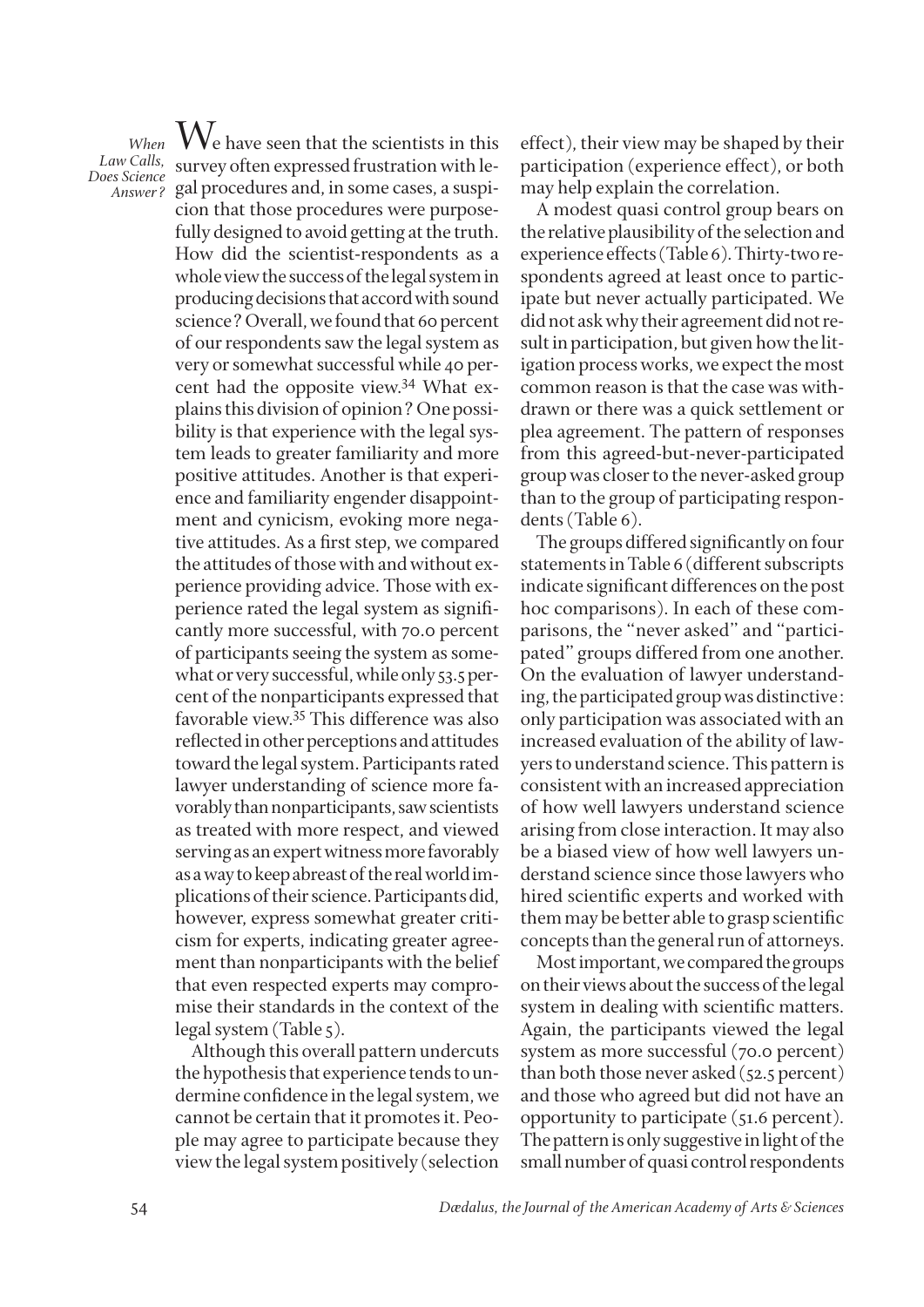## *Table 5* Perceptions of and Attitudes toward the Legal System by Participants and Nonparticipants\*

*Shari Seidman Diamond & Richard O. Lempert*

|                                                                     | <b>Never</b><br>Participated<br>$(n=201)$ | Participated<br>$(n=124)$ | p-level** |
|---------------------------------------------------------------------|-------------------------------------------|---------------------------|-----------|
| Science should aid law <sup>a</sup>                                 | 4.09                                      | 4.00                      | ns        |
| Judges can understand scienceb                                      | 2.81                                      | 2.85                      | ns        |
| Jurors can understand science                                       | 2.44                                      | 2.39                      | ns        |
| Lawyers can understand science                                      | 2.80                                      | 3.18                      | p < .001  |
| Scientists are treated with respect <sup>c</sup>                    | 3.14                                      | 3.43                      | p < .002  |
| Experts compromise standards <sup>d</sup>                           | 3.17                                      | 3.37                      | p < .05   |
| Links real world and science <sup>e</sup>                           | 2.75                                      | 3.12                      | p < .003  |
| Success of legal system with<br>science (% successful) <sup>f</sup> | $53.5\%$                                  | $70.0\%$                  | p < .002  |

\* Scale ranges from 1 (strongly disagree) to 5 (strongly agree)

\*\* " $p <$ " = significant level; ns = not significant at the .05 level

a "Absent strong reasons to the contrary, scientists should share their knowledge with the legal system when they are asked to serve as experts."

b "In cases where science is important to the decision, most judges and arbitrators have the ability to understand scientific evidence and the scientific process." The next two items substitute "most juries contain jurors who" and "most lawyers" for "most judges and arbitrators."

 $c$  "Scientists are treated with appropriate respect when they testify at trials or in depositions."

d "Even respected scientific and engineering experts may compromise their scientific standards and write reports or give testimony [that] better support the position of the party that hired them."

e "Serving as an expert witness is a good way for scientists to keep abreast of the real world implications of their sciences."

f "In litigation or arbitration where scientific or engineering issues are involved, on average, how successful do you think the American legal system is in producing results that reflect sound scientific or engineering knowledge?" (percent somewhat or very successful).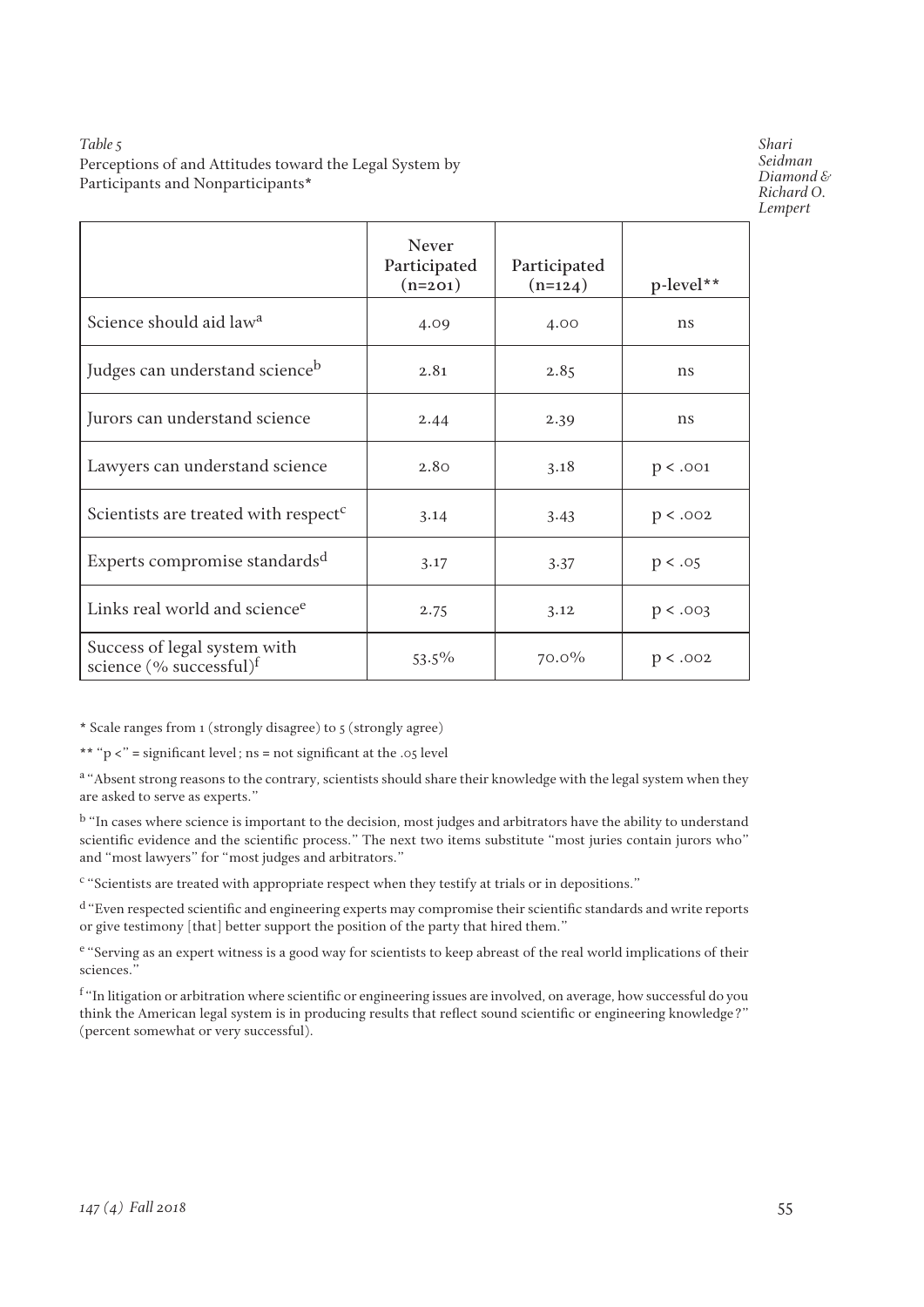*When Table 6*

*Law Calls,*  Perceptions of and Attitudes toward the Legal System with Quasi Control Group\* *Does Science* 

*Answer?* 

|                                         | Never asked<br>$(n=152)$ | Participated<br>$(n=124)$ | Asked and<br>agreed but<br>did not<br>participate<br>$(n=32)$ | Overall<br>p-level** |
|-----------------------------------------|--------------------------|---------------------------|---------------------------------------------------------------|----------------------|
| Science should aid law                  | 4.14                     | 4.00                      | 3.97                                                          | ns                   |
| Judges can understand<br>science        | 2.80                     | 2.85                      | 2.94                                                          | ns                   |
| Jurors can understand<br>science        | 2.42                     | 2.39                      | 2.41                                                          | ns                   |
| Lawyers can under-<br>stand science     | $2.82_a$                 | 3.18 <sub>h</sub>         | 2.75a                                                         | p < .005             |
| Scientists are treated<br>with respect  | $3.15_a$                 | 3.43 <sub>b</sub>         | 3.24ab                                                        | p < .01              |
| Experts compromise<br>standards         | 3.18                     | 3.37                      | 3.10                                                          | ns                   |
| Links real world and<br>science         | $2.72_a$                 | 3.12 <sub>h</sub>         | 2.90 <sub>ab</sub>                                            | p < .007             |
| Success of legal system<br>with science | $52.5\%$ <sub>a</sub>    | $70.0\%$ <sub>b</sub>     | $51.6\%$ <sub>a</sub>                                         | p < .01              |

\* Scale ranges from 1 (strongly disagree) to 5 (strongly agree)

\*\* " $p <$ " = significant level; ns = not significant at the .05 level

Note: Subscripts indicate significant differences on the post hoc comparisons.

and the unknown reasons why they did not end up participating. Nevertheless, we provided an opportunity to support the possibility that our results were the result of preexisting views of the legal system, and the data fell in the opposite direction.

This survey provides unique information about how scientists interact with and view the legal system. There are aspects of our data that we have yet to plumb, but even after further analysis, we must be careful in generalizing from our results: The findings we report may characterize only, or largely, the kinds of scientists who achieve substantial success in their fields. We do not know how scientists who market themselves as scientific experts, including scientists who work for consulting firms or the large group of forensic scientists who testify regularly for the prosecution, would answer the questions we posed.<sup>36</sup> Also, given the age and accomplishments of Academy members who are scientists, we cannot be certain how the generation of scientists now entering the most productive portions of their careers view the legal system or would respond to proposed changes in legal procedure. Nevertheless, the snapshot we provide of the group of eminent scientists who responded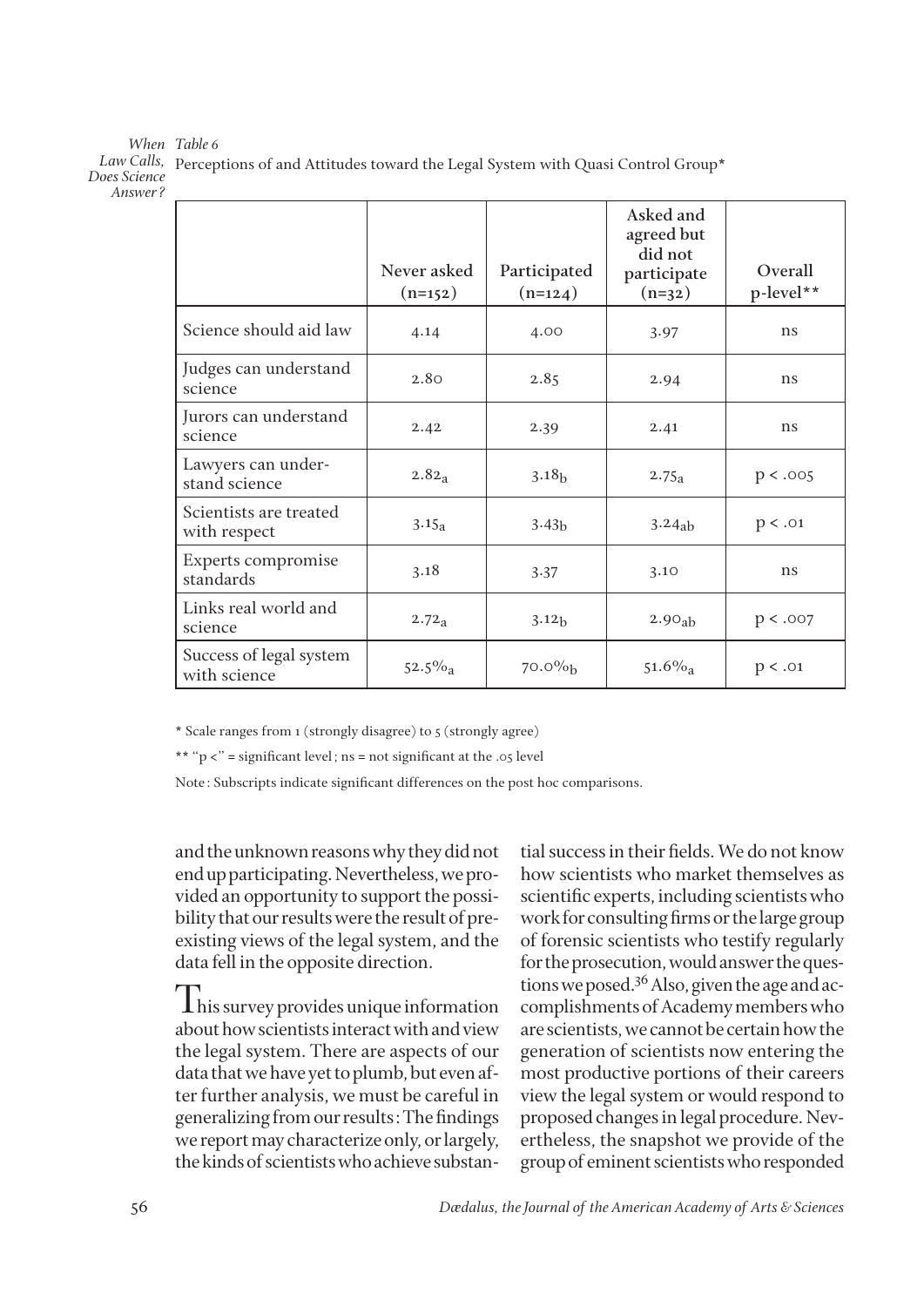to our survey is an important one. Our respondents have expertise that is crucial for a legal system that must increasingly take account of scientific understandings and will be well served only if the science available to it is both clear and sound.

In this respect, the good news is that the Academy survey reveals that the legal system has often been able to draw on distinguished scientists and engineers for assistance when scientific and engineering questions intersect with the law. This capacity can be expected to continue into the fu-

ture. When asked, most scientific experts Shari are willing to participate in legal actions, at *Seidman* least some of the time. Still, the relation-**Richard O.** *Lempert* ship has its trouble spots, including some discomfort with the adversary system, that seem to reflect the different cultural norms of science and law. Although our survey responses suggest that several modest changes in trial procedures could have positive effects for both experts and triers of fact, as other essays in this volume indicate, tensions between science and the law are unlikely to ever completely disappear.

*Diamond &* 

#### author biographies

SHARI SEIDMAN DIAMOND, a Fellow of the American Academy since 2012, is the Howard J. Trienens Professor of Law and Professor of Psychology at the Northwestern University Pritzker School of Law, and Research Professor at the American Bar Foundation. She is the author of the *Reference Guide on Survey Research* in the *[Reference Manual on Scientific Evidence](http://www.law.northwestern.edu/faculty/fulltime/diamond/papers/ReferenceGuideSurveyResearch.pdf)* [\(3rd ed., 2011\)](http://www.law.northwestern.edu/faculty/fulltime/diamond/papers/ReferenceGuideSurveyResearch.pdf) [a](http://www.law.northwestern.edu/faculty/fulltime/diamond/papers/ReferenceGuideSurveyResearch.pdf)nd *The Multiple Dimensions of Trial by Jury: Studies of Jury Behavior* (2016, in Spanish) and editor of *Trademark and Deceptive Advertising Surveys: Law, Science, and Design* (with Jerre B. Swann, 2012).

RICHARD O. LEMPERT, a Fellow of the American Academy since 1993, is the Eric Stein Distinguished University Professor of Law and Sociology, emeritus, at the University of Michigan. He is the author of *A Modern Approach to Evidence: Text, Problems, Transcripts, and Cases* (with Samuel Gross et al., 5th ed., 2013) and *An Invitation to Law and Social Science* (with Joe Sanders, 1986) and editor of *Evidence Stories* (2006).

## **AUTHORS' NOTE**

Our thanks to Beth Murphy, American Bar Foundation, and Eleanor Wilking, Northwestern University Pritzker School of Law, for their excellent assistance. We are grateful to the American Academy of Arts and Sciences and to the American Bar Foundation for funding support. We are also grateful for valuable feedback from the authors of the other essays in this volume who were participants in the American Academy of Arts and Sciences meeting.

#### **ENDNOTES**

- <sup>1</sup> *The tryal of Spencer Cowper, Esq, John Marson, Ellis Stevens, and William Rogers, gent. upon an indictment for the murther of Mrs. Sarah Stout, a Quaker before Mr. Baron Hatsell, at Hertford assizes, July 18, 1699*, 45, http://quod.lib.umich.edu/e/eebo/A[63196.0001.001/1:3?rgn=div1;view=fulltext.](http://quod.lib.umich.edu/e/eebo/A63196.0001.001/1:3?rgn=div1;view=fulltext) The judge went further: "Dr. Brown has a learned discourse in his Vulgar Errors upon this subject, concerning the floating of dead bodies, I don't understand it my self, but he hath a whole chapter about it." Ibid., 16.
- <sup>2</sup> Stephen Breyer, "The Interdependence of Science and Law," *Science* 280 (5363) (1998): 537.
- <sup>3</sup> *Daubert v. Merrell Dow Pharmaceuticals, Inc.*, 509 U.S. 579 (1993).
- <sup>4</sup> *Daubert v. Merrell Dow Pharmaceuticals, Inc.*, 43 F.3d 1311, 1316 (9th Cir. 1995), *cert. denied*, 116 S.Ct. 189 (1995).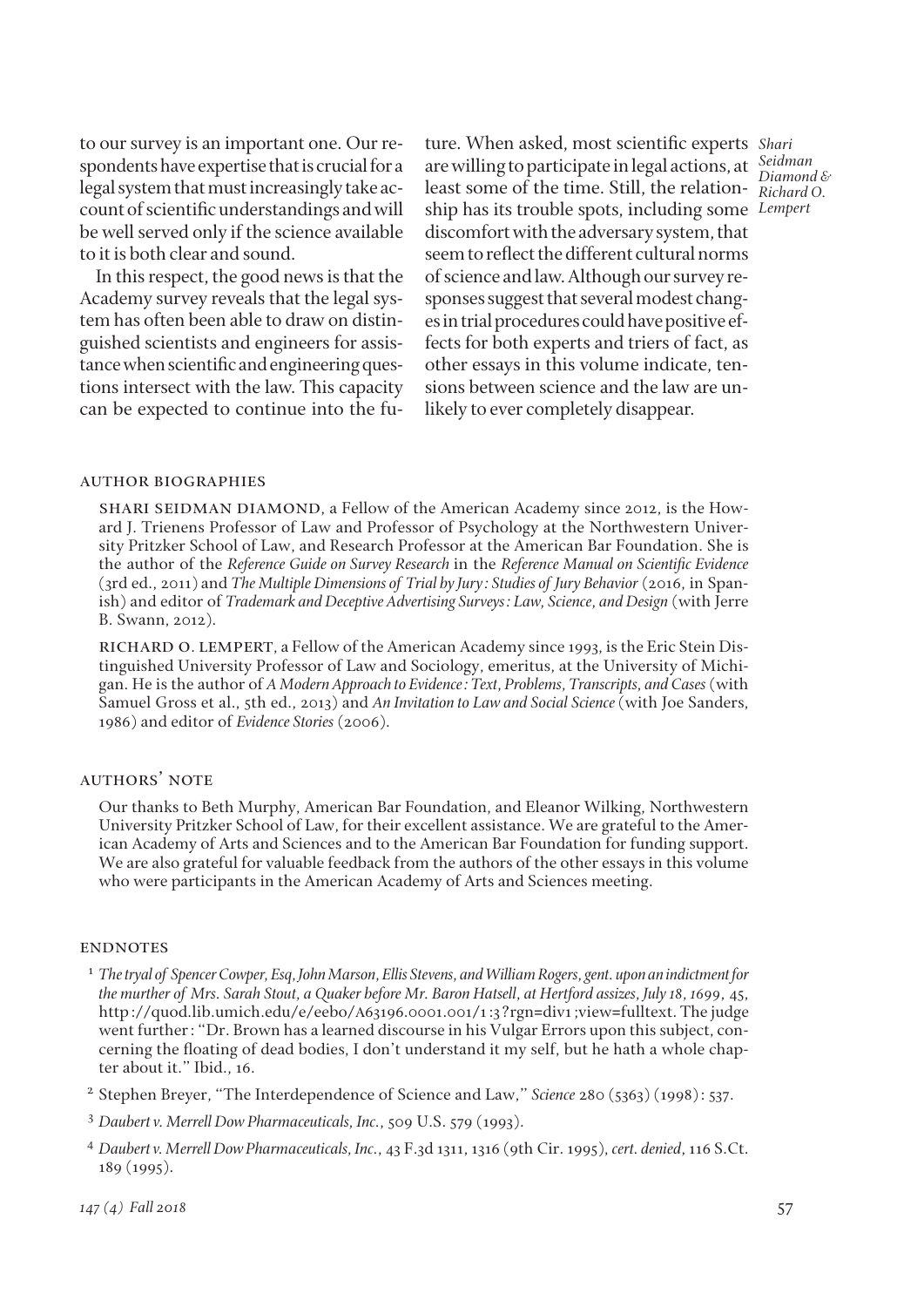*When Law Calls, Does Science Answer?* 

- <sup>5</sup> Sophia I. Gatowski, Shirley A. Dobbin, James T. Richardson, et al., "Asking the Gatekeepers: A National Survey of Judges on Judging Expert Evidence in a Post-*Daubert* World," *Law & Human Behavior* 25 (5) (2001): 433; and John Meixner and Shari Seidman Diamond, "The Hidden *Daubert* Factor: How Judges Use Error Rates in Assessing Scientific Evidence," *Wisconsin Law Review* 2014 (6) (2014): 1063.
- <sup>6</sup> Andre A. Moenssens, "Ethics: *Codes of Conduct for Expert Witnesses*," in *Wiley Encyclopedia of Forensic Science*, ed. Allan Jamieson and Andre A. Moenessens (Hoboken, N.J.: Wiley-Blackwell, 2016).
- <sup>7</sup> American Psychological Association, "Ethical Principles of Psychologists and Code of Conduct" [amended February 20, 2010], *American Psychologist* 57 (2002): 1060–1073.
- <sup>8</sup> National Research Council, *Strengthening Forensic Science in the United States: A Path Forward* (Washington, D.C.: National Academies Press, 2009). The federal government responded to the NAS report on the state of the forensic sciences first with the formation of an interagency task force to consider the report's critiques and recommendations, and then with the establishment of the National Commission on Forensic Sciences, a distinguished panel of academics, judges, prosecutors, forensic scientists, and defense counsel, charged with assessing and ensuring the scientific integrity of the various forensic sciences. The Commission was, however, terminated after President Trump took office. Still ongoing, as we write, is a National Institute of Standards and Technology–Department of Justice effort in which representatives of the various forensic sciences are working to establish performance and communication standards for their disciplines.
- <sup>9</sup> National Research Council, *A Convergence of Science and Law* (Washington, D.C.: National Academies Press, 2001). The concern of courts and the legal academy is not that lawyers cannot find experts. Rather, the concern is with the pool of available experts, their biases and scientific competence, and their effectiveness in communicating their scientific opinions fairly and clearly in court. Hence the Council's concern is with factors that discourage the most able scientists from lending their expertise to the courts.
- <sup>10</sup> A two-part survey: Anthony Champagne, Daniel Shuman, and Elizabeth Whitaker, "An Empirical Examination of the Use of Expert Witnesses in American Courts," *Jurimetrics Journal* 31 (4) (1991): 375; and Daniel W. Shuman, Elizabeth Whitaker, and Anthony Champagne, "An Empirical Examination of the Use of Expert Witnesses in the Courts–Part II: A Three City Study," *Jurimetrics Journal* 34 (2) (1994): 193. See also Jonathan Baker and M. Howard Morse, *Final Report of Economic Evidence Task Force*, Task Force on Economic Evidence (Chicago: American Bar Association, 2006), Appendix II.
- <sup>11</sup> Michael J. Saks and Richard Van Duizend, *The Use of Scientific Evidence in Litigation* (Williamsburg, Va.: National Center for State Courts, 1983).
- <sup>12</sup> Stephen E. Fienberg, ed., *The Evolving Role of Statistical Assessments as Evidence in the Courts* (New York: Springer, 1989). Joseph B. Kadane and Caroline Mitchell, "Statistics in Proof of Discrimination Cases" and Richard O. Lempert, "Befuddled Judges: Statistical Evidence in Title VII Cases" in *Legacies of the 1964 Civil Rights Act*, ed. Bernard Grofman (Charlottesville: University of Virginia Press, 2000), 241 – 262 and 263 – 281, respectively, both analyze court responses to expert evidence in the same seventeen cases.
- <sup>13</sup> We developed the survey with assistance from John Randell and Keerthi Shetty at the American Academy. We revised our draft and improved it substantially following conference calls with scientists, engineers, and legal scholars who had reviewed the original draft of the survey, as well as with the benefit of a conversation with Justice Stephen Breyer (December 2015–January 2016). Robert Townsend of the American Academy formatted and distributed the online survey in two waves (April 2016 and September 2016).
- <sup>14</sup> This group also included sixty Academy members from Class V (public affairs, business, and administration) whose substantive expertise was in science or engineering.
- <sup>15</sup> Nathaniel Hafer, Cheryl J. Vos, Karen McAllister, et al., "How Scientists View Law Enforcement," *Science Progress*, February 2009. (The American Association for the Advancement of Science and the American Academy of Arts and Sciences share the AAAS acronym, but are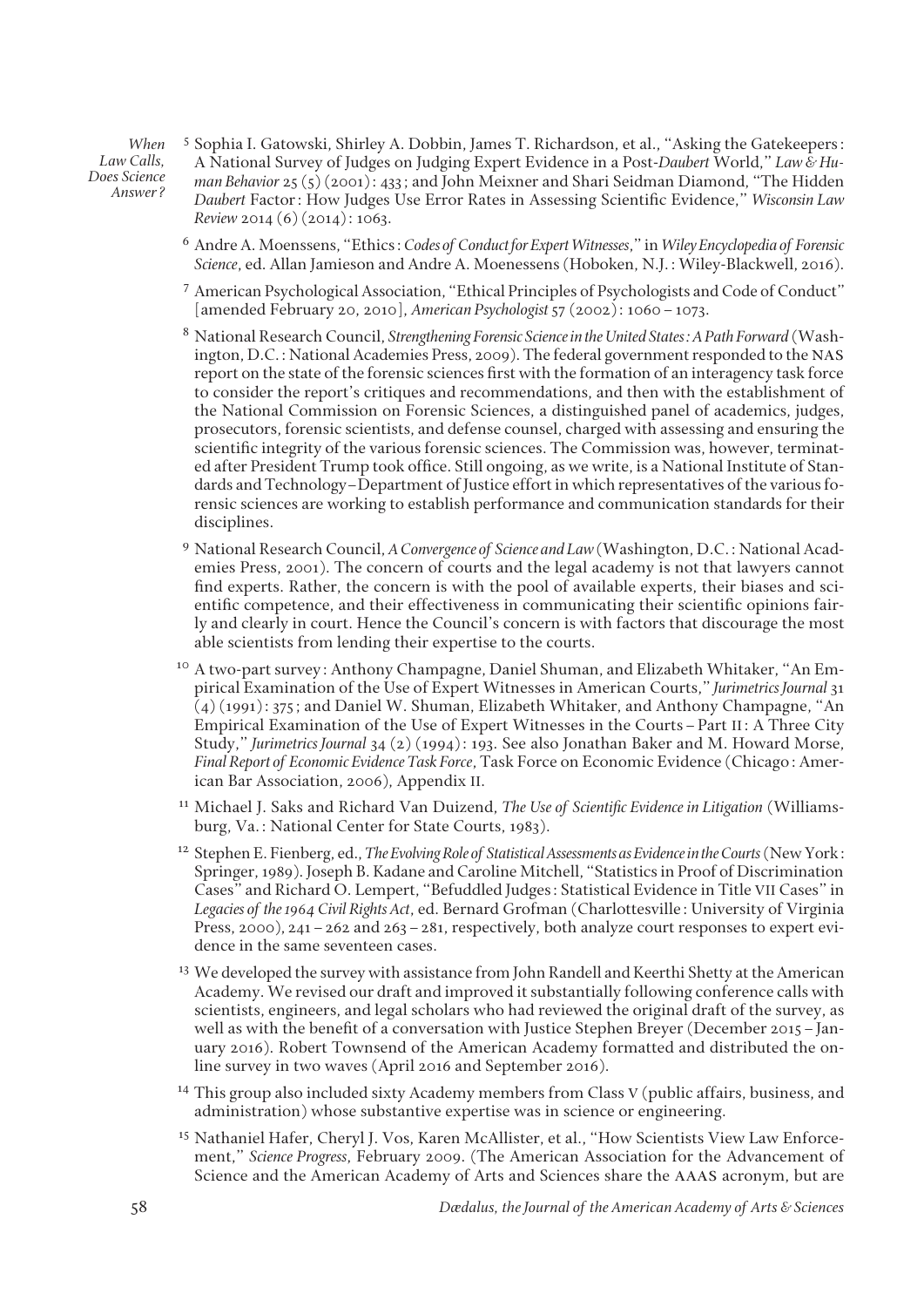different organizations with different memberships. The Association in the Hafer et al. sur- Shari vey is a voluntary subscription organization, while the Academy Fellows we surveyed were Seidman *Diamond &*  scientists nominated by their peers and voted into the Academy based on their professional accomplishments.) See also Brian J. Love, "Do University Patents Pay Off? Evidence from a Survey of University Inventors in Computer Science and Electrical Engineering," *Yale Journal of Law and Technology* 16 (2) (2014): 285, 299 [reporting an 11.3 percent response rate].

*Richard O. Lempert*

- <sup>16</sup> Chi-squared = 9.16, p < .003. The higher response rate for women is not unusual: see, for example, William G. Smith, *Does Gender Influence Online Survey Participation? A Record-Linkage Analysis of University Faculty Online Survey Response Behavior* (San José, Calif.: San José State University, 2008), [http://files.eric.ed.gov/fulltext/](http://files.eric.ed.gov/fulltext/ED501717.pdf)ED501717.pdf; it also occurred in the follow-up sample (23 percent women).
- <sup>17</sup> Chi-squared = 8.14,  $p < .005$ . Although the mean age in the follow-up survey was seventy-one, the distribution of respondents was somewhat closer to the population, with 74 percent aged sixty-five or older.
- $18$  In contrast, Class III members were somewhat underrepresented in the follow-up survey (26 percent), so that together the two surveys had representation from Class III that was similar to the population (30 percent versus 28 percent). The other two classes had nearly identical representation in the population, first, and second surveys (Class I: 37.5 percent, 35.5 percent, 39.1 percent; Class II: 34.1 percent, 31.1 percent, 34.8 percent).
- <sup>19</sup> Sixty percent in the follow-up survey reported they had been asked at least once, 33 percent at least three times, and 12 percent ten or more times.
- $20$  These percentages are based on disciplinary categories with at least ten respondents. We did not obtain disciplinary information in the follow-up survey.
- <sup>21</sup> In the follow-up survey, 84 percent of respondents agreed to assist at least once. Accepted invitations did not always result in participation: 20 percent of those in the original sample and 4 percent in the follow-up survey who agreed did not end up participating.
- <sup>22</sup> Respondents could also answer that they were undecided, disagreed, or strongly disagreed. Agreement with some other statements was considerably less; for instance, agreement rates with assertions that most judges and arbitrators (30 percent), jurors (12 percent), and lawyers (39 percent) have the ability to understand scientific evidence and the scientific process.
- <sup>23</sup> Respondents were asked to choose all applicable sources from the following list: my scholarship (77 percent); an expert referral organization (6 percent); a referral from another lawyer (21 percent); name provided by the client (23 percent); recommended by another expert (22 percent); don't know (7 percent).
- <sup>24</sup> Joseph Sanders, Betty Rankin-Widgeon, Debra Kalmuss, and Mark Chesler, "The Relevance of 'Irrelevant' Testimony: Why Lawyers Use Social Science Experts in School Desegregation Cases," *Law and Society Review* 16 (3) (1981–1982): 403 [plaintiff lawyers appear to have easier access to a network of scholars willing to testify].
- <sup>25</sup> Respondents rated various features of the trial, deposition, or report/affidavit on a 5-point scale: very negative, somewhat negative, neutral, somewhat positive, very positive.
- <sup>26</sup> A subset of thirty-five respondents provided all three ratings because their most recent experience had required a report, a deposition, and testimony. The pattern for this subset mirrored the results in Figure 1.
- <sup>27</sup> Two of those who said they were unlikely to serve were federal judges and eight who said they were unlikely to serve did not indicate why.
- $2<sup>8</sup>$  The third and seventh quotes in the text came from respondents without experience; the remaining came from respondents with prior experience.
- $29$  For each potential change, respondents were asked: If [change was made], I would definitely be more likely to participate; I would probably be more likely to participate; It would have